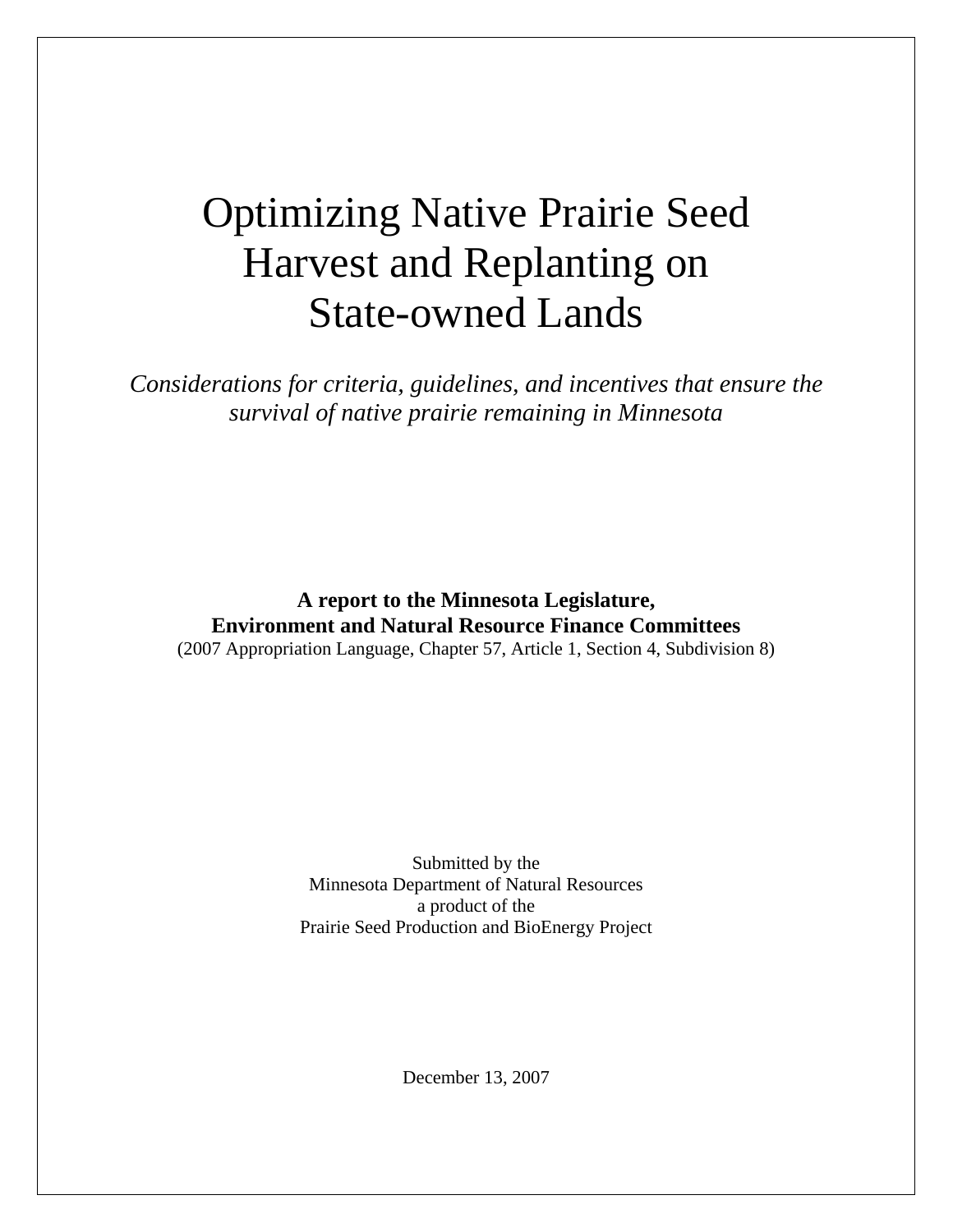## **Acknowledgements**

| <b>Technical Advisory Committee</b>             |                          |  |
|-------------------------------------------------|--------------------------|--|
| Organization                                    | Name                     |  |
| Farm Bureau                                     | Donovan Stromberg        |  |
| <b>Farmers Union</b>                            | Jim Falk                 |  |
| <b>Land Stewardship Project</b>                 | <b>Andrew Yokom</b>      |  |
| Institute for Ag Trade and Policy (IATP)        | Dr. Dennis Keeney        |  |
| <b>Great Plains Institute</b>                   | Sara Wash                |  |
| MN Environmental Initiative                     | <b>Shelley Shreffler</b> |  |
| Center for Energy and Environment               | Kyle MacLaury            |  |
| <b>TNC</b>                                      | Holly Buchanan           |  |
| <b>Pheasants Forever</b>                        | Dennis Pederson          |  |
| Izaak Walton League                             | Jyneen Thatcher          |  |
| <b>BWSR</b>                                     | Dan Shaw                 |  |
| <b>MDA</b>                                      | Mary Hanks               |  |
| <b>MNDNR</b>                                    | Jason Garms*             |  |
|                                                 | Wayne Edgerton           |  |
|                                                 | <b>Brian Stenquist</b>   |  |
| <b>MN Native Grass and Wildflower Producers</b> | <b>Bill Olsen</b>        |  |
| Assn                                            |                          |  |
| Minnesota Crop Improvement Assn                 | Ben Lang                 |  |

| <b>MNDNR Technical Team Members</b> |                                        |                                                              |  |
|-------------------------------------|----------------------------------------|--------------------------------------------------------------|--|
| Name                                | <b>MNDNR Division</b>                  | Title                                                        |  |
| Dave Trauba                         | Fish and Wildlife, section of Wildlife | Area Wildlife Manager                                        |  |
| Terry Wolfe                         | Fish and Wildlife, section of Wildlife | Area Wildlife Manager                                        |  |
| Pete Schaefer                       | Fish and Wildlife, section of Wildlife | Wildlife Technician                                          |  |
| Carmelita Nelson                    | Fish and Wildlife, section of Wildlife | Roadside for Wildlife Coordinator                            |  |
| Dave Breyfogle                      | Parks                                  | Parks Resource Specialist                                    |  |
| Ed Quinn                            | Parks                                  | Parks Resource Coordinator                                   |  |
| Ellen Fuge                          | <b>Ecological Resources</b>            | <b>SNA Management Supervisor</b>                             |  |
| Robert Dana                         | <b>Ecological Resources</b>            | Prairie Ecologist                                            |  |
| Angela Anderson                     | Trails and Waterways                   | <b>Natural Communities Management</b><br>Program Coordinator |  |
| Jason Garms*                        | <b>Ecological Resources</b>            | Prairie Biologist                                            |  |
| <b>Brian Stenquist</b>              | <b>Ecological Resources</b>            | Strategic Planner/Facilitator                                |  |

\* Staff to the Technical Advisory Committee and DNR Technical Team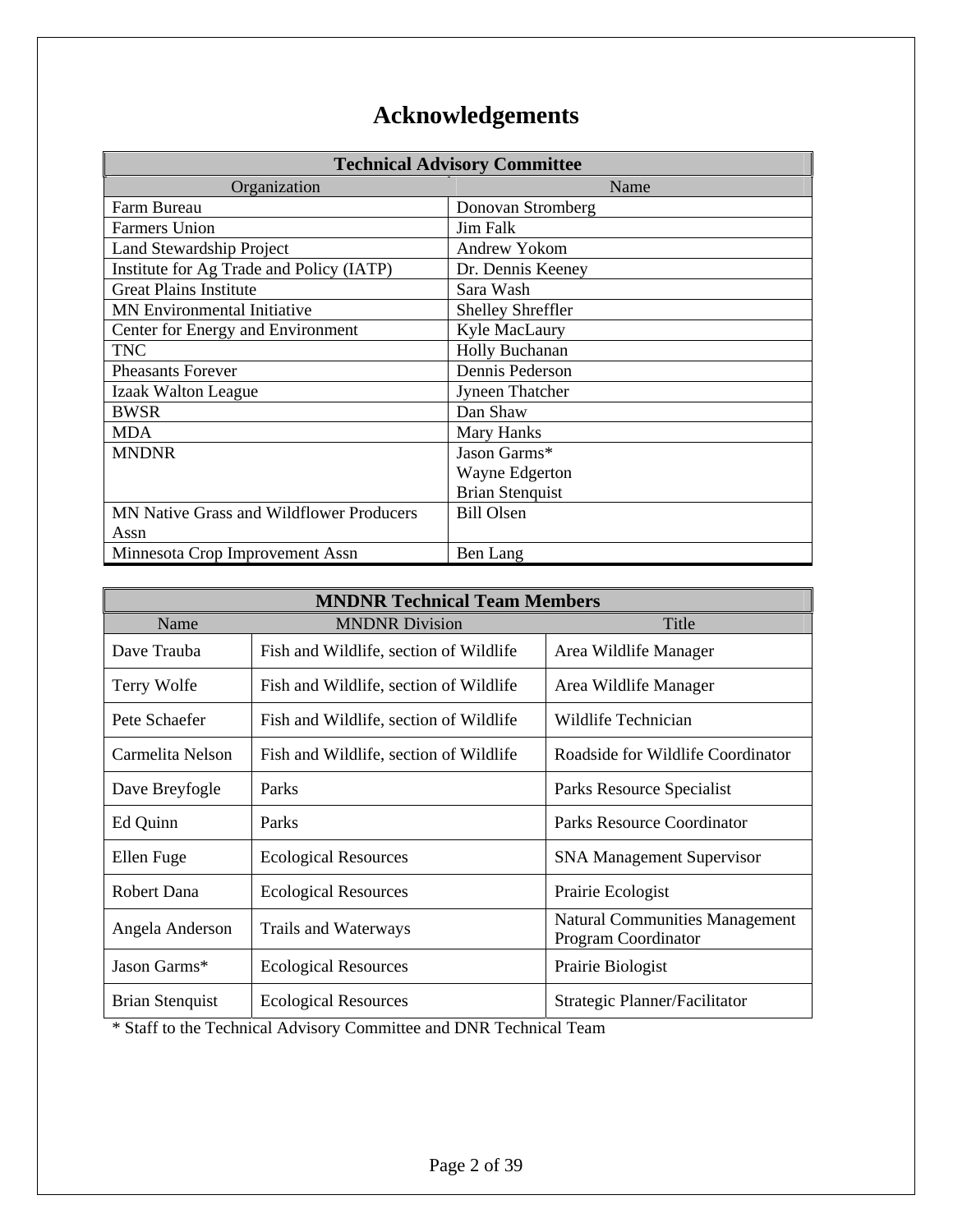## **Executive Summary**

The 2007 Minnesota Legislative Session appropriated the Minnesota Department of Natural Resources (MNDNR) \$125,000 "to support a technical advisory committee and for land management units that manage grass lands in order to develop plans to optimize native prairie seed harvest and replanting on state-owned lands" (Chapter 57, Article 1, Sec.4, Subd.8). Furthermore, the Legislature directed the MNDNR to establish a Technical Advisory Committee, and submit a report by December 15, 2007, on its outcomes, including criteria, guidelines, and recommendations for incentives. This directive led the MNDNR to create the Prairie Seed Production and BioEnergy Project (PSPB).

MNDNR (in cooperation with the Minnesota Department of Agriculture and the Board of Water and Soil Resources) created the Technical Advisory Committee. The Technical Advisory Committee is comprised of non-government stakeholders and State agency personnel as mandated in statute. A Technical Team of plant ecologists and restoration practitioners representing MNDNR Divisions also aided in the PSPB project. The findings of the Technical Advisory Committee were presented to the NextGen Energy Board on November 29, 2007. This report marks the completion of Phase I of this project and meets the legislation's requirement to submit a report on outcomes from the technical committee to the legislative finance chairs on environment and natural resources by December 15, 2007.

Phase II of the project will create plans that explore and apply results from the Phase I report. Phase II of the project will begin in January; all project work will be completed by June 30, 2008.

This appropriation represents one element in the growing interest to find synergy between the need for grassland habitat and Clean Energy. New Clean Energy initiatives supporting large-scale reconstructing of prairie with local ecotype seed will likely necessitate harvesting from remnant native prairies. The report focuses on guiding prairie harvesting and reconstruction practices to ensure survival of the native prairie remaining in Minnesota.

#### **Project Products:**

- 1. **A set of Criteria** for identifying public and private lands that could produce local eco-type prairie seed, and for identifying lands that could be used to reconstruct prairie that could produce Clean Energy.
- 2. **A set of Guidelines** for producing prairie seed and reconstructing prairie that safeguard ecological values.
- 3. **A list of Incentives** that might encourage production of local eco-type prairie seed, and also reconstruct prairies that could serve Clean Energy needs.

#### **The Technical Committee has learned:**

- **Protection of Native Prairie** All work related to prairie seed harvest and replanting must be in concert with the protection and survival of native prairie remaining in Minnesota. Broad spectrums of prairie management practices are being applied in the State; this effort should strive to increase the quality of such practices rather than lower expectations to a common denominator.
- **Seed Production –** Production of prairie seed from either native prairies or reconstructed prairies requires a unique set of criteria and guidelines. Remnant native prairie sites require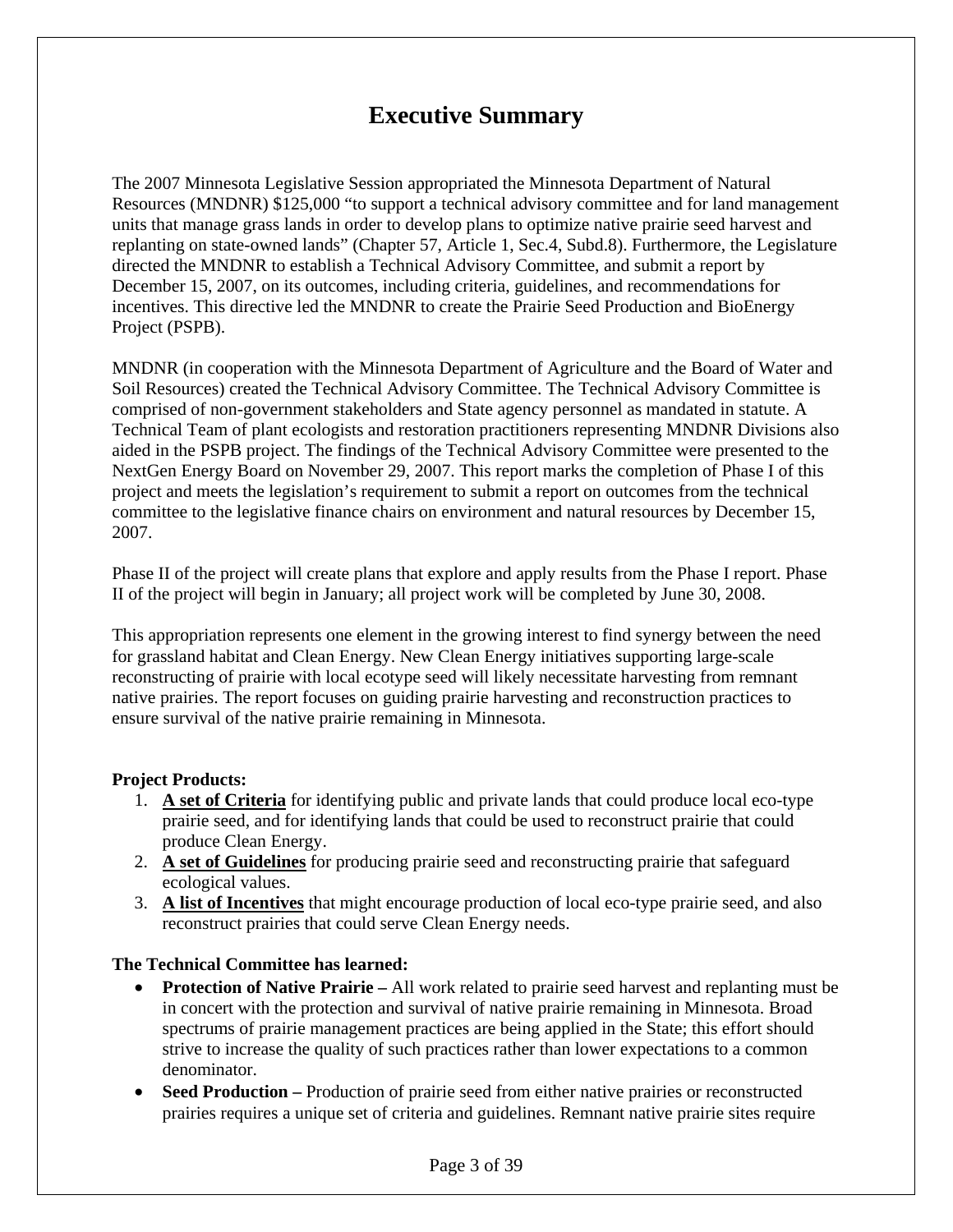stringent production guidelines to safeguard ecological values. Current seed production capacities and needs across the prairie regions of the State are not well defined. It is unlikely all of Minnesota's reconstruction needs can be met with harvests from native prairies and first generation reconstructions. Seed supplies from second and third generation reconstructions may be needed in order to safeguard remnant native prairies from over harvesting seeds.

- **Seed Market –** MNDNR is an important but relatively small consumer of prairie seed for prairie reconstruction. Minnesota Department of Transportation is a larger consumer of private prairie seeds for its roadside reseeding projects, giving preference to source-identified seed. Federal Farm Bill programs may have substantial influence on demand for appropriate prairie seed.
- **Seed Certification** It will be essential to develop and enforce seed certification standards for prairie seeds to meet the needs of consumers and producers, and safeguard ecological values.
- **Mandates and Statutory requirements** State-owned lands are often subject to Federal requirements and State statutory mandates that impact those lands' ability to provide seed to the private marketplace.
- **Research needs** Seed consumers, in general, are uncertain about what defines local ecotype seed, and what limits should be placed on origin of seed. Little is understood about growing monoculture production plots, and any genetic implications. More research may provide answers to these questions.
- **Clean Energy** More information is needed to effectively promote reconstruction of prairie for Clean Energy. So far, the Project has explored reconstruction of prairies with ecological values as the primary motivation. The Board of Water and Soil Resources led Clean Energy discussions may provide additional incentives for reconstructing prairies when energy values are the primary motivation.

#### **Recommendations for Phase II:**

- **Testing and Improvements** Test the report's criteria and guidelines using geographical information system (GIS) modeling; use these GIS models to analyze current seed production capacities on state-owned lands and the private market
- **Seed Market** Outline long-term prairie reconstruction needs and clarify future demand for seed; develop a fair and equitable process for providing MNDNR local ecotype seed to the private market that integrates statutory limitations and protection of native prairie.
- **Outreach** Summarize findings of this Project for distribution to prairie reconstruction practitioners.

#### **Recommendations beyond Phase II:**

- **Seed Production –** Partner with Minnesota Department of Agriculture to develop and possibly fund their Native Grasses and Wildflower Seed Production Incentive Loan Program.
- **Seed Certification** Partner with the Minnesota Crop Improvement Association to further advance the Native Grass and Wildflower Certification Program, such as developing standards for monoculture seed production, and applying new technologies such as genetic profiling
- **Research and Development** Support continued research into the implications of producing seed in monoculture stands and not using local origin seed; develop practical genetic profiling techniques.
- **Clean Energy** Continue to work with other initiatives, such as those being led by the Board of Soil and Water Resources, linking findings of this report to prairie-based Clean Energy programs.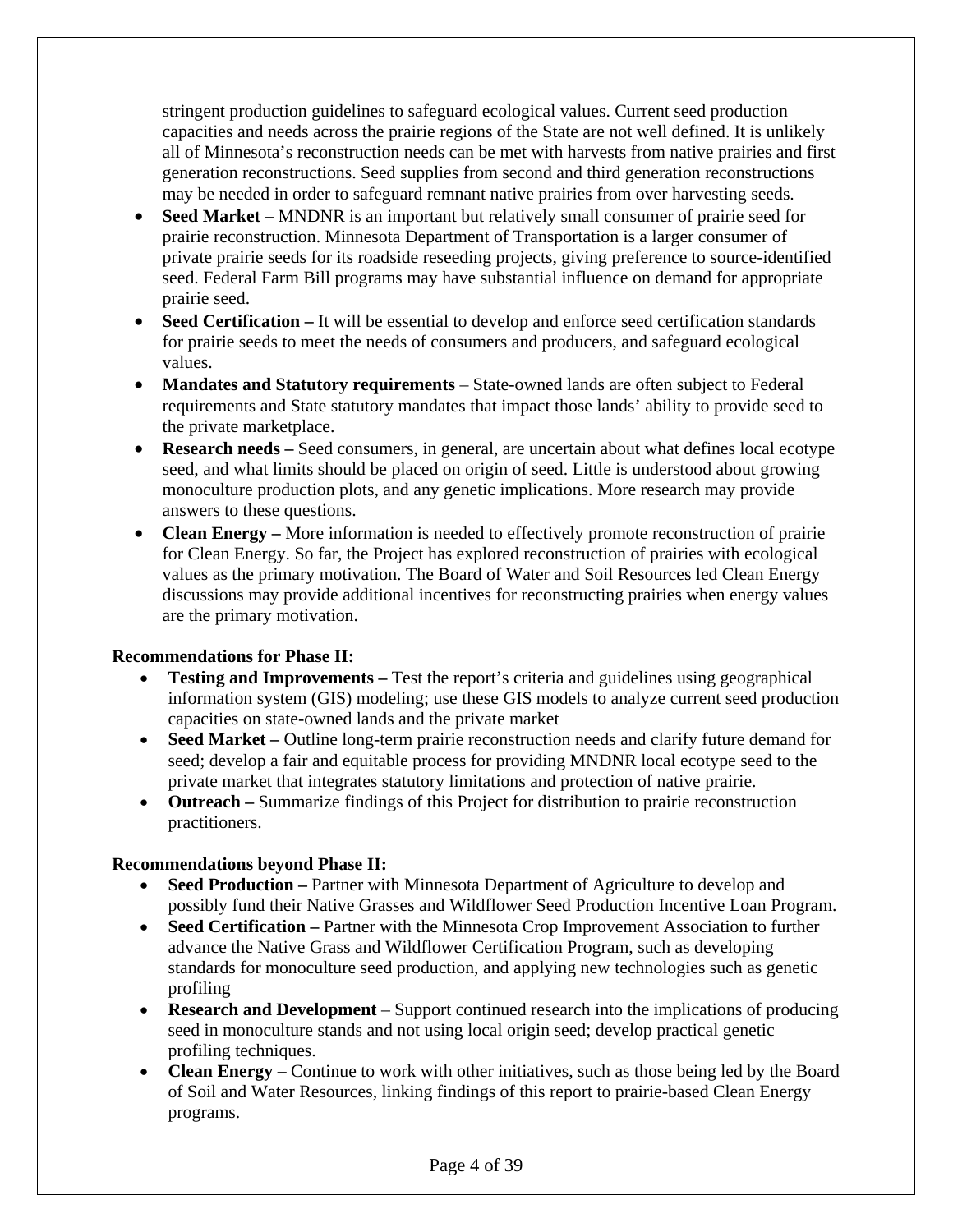## **Contents**

| Table 1. Illustration of seed generations<br>Criteria for identifying lands<br>Guidelines and Best Management Practices<br>Recommendations for incentives<br>$\bullet$                                                                                                                                                                       |
|----------------------------------------------------------------------------------------------------------------------------------------------------------------------------------------------------------------------------------------------------------------------------------------------------------------------------------------------|
| Criteria for identifying lands<br>Guidelines<br>$\bullet$<br>Recommendations for incentives                                                                                                                                                                                                                                                  |
| Chapter 3. Reconstructing Prairie that could serve Clean Energy needs25<br>Criteria for identifying lands<br>$\bullet$<br>Guidelines<br>$\bullet$<br>Recommendations for incentives                                                                                                                                                          |
|                                                                                                                                                                                                                                                                                                                                              |
| Appendixes<br>Appendix A – Prairie Definitions (MS 84.02, Minnesota Statutes 2007)<br>Appendix B – Minnesota Ecotype Regions map<br>$\bullet$<br>Appendix $C - 2007$ legislative appropriation language (Chapter 57, Article 1, Sec.4,<br>Subd.8)<br>Appendix D - USDA Natural Resource Conservation Service - comments on seed<br>varieties |

Web References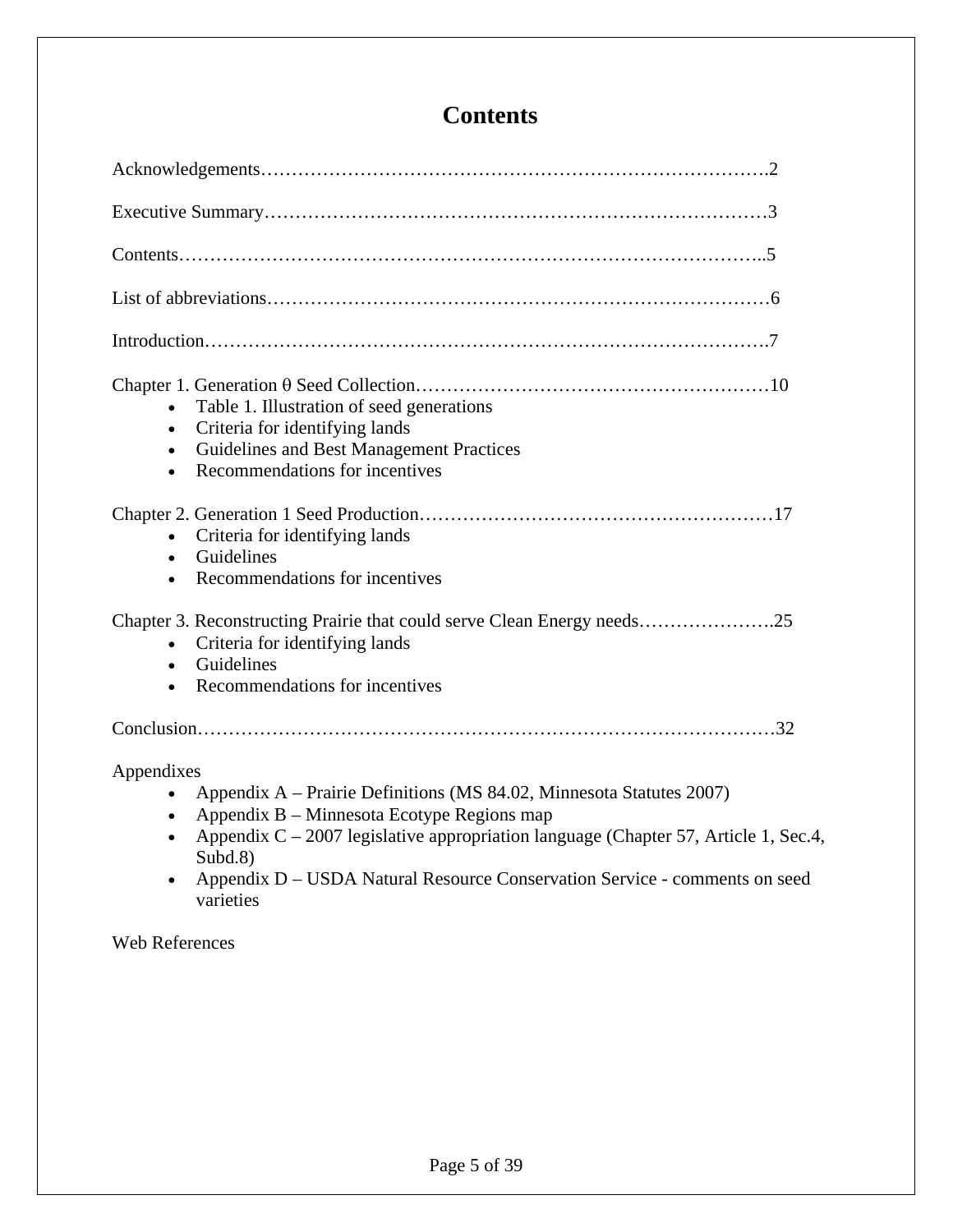## **Abbreviations used in this report**

BWSR – Board of Soil and Water Resources ECS – Ecological Classification System  $G\theta$  – Generation zero G1 – Generation one LGU – Local Government Unit MCIA – Minnesota Crop Improvement Association MDA – Minnesota Department of Agriculture MNDNR – Minnesota Department of Natural Resources MNDOT– Minnesota Department of Transportation NPC – Native Plant Community NRCS – Natural Resource Conservation Service TNC – The Nature Conservancy USDA – United States Department of Agriculture USFWS – United States Fish and Wildlife Service

## **Estimation of Report costs (Phase I):**

| Project expense                                                                       | <b>Estimated cost</b> |
|---------------------------------------------------------------------------------------|-----------------------|
| <b>Agency staff</b> (including project staff & facilitator, Technical Project Team, & | \$32,700              |
| other DNR personnel staff to develop, review $\&$ approve report)                     |                       |
| Citizen Advisors (including Technical Advisory Committee & members of the             | \$20,800              |
| Commissioner's Advisory Committee)                                                    |                       |
| <b>Direct Project Expenses</b> (including meeting expenses & travel for lead project  | \$1,400               |
| staff)                                                                                |                       |
| <b>Estimated Total</b>                                                                | \$54,900              |
|                                                                                       |                       |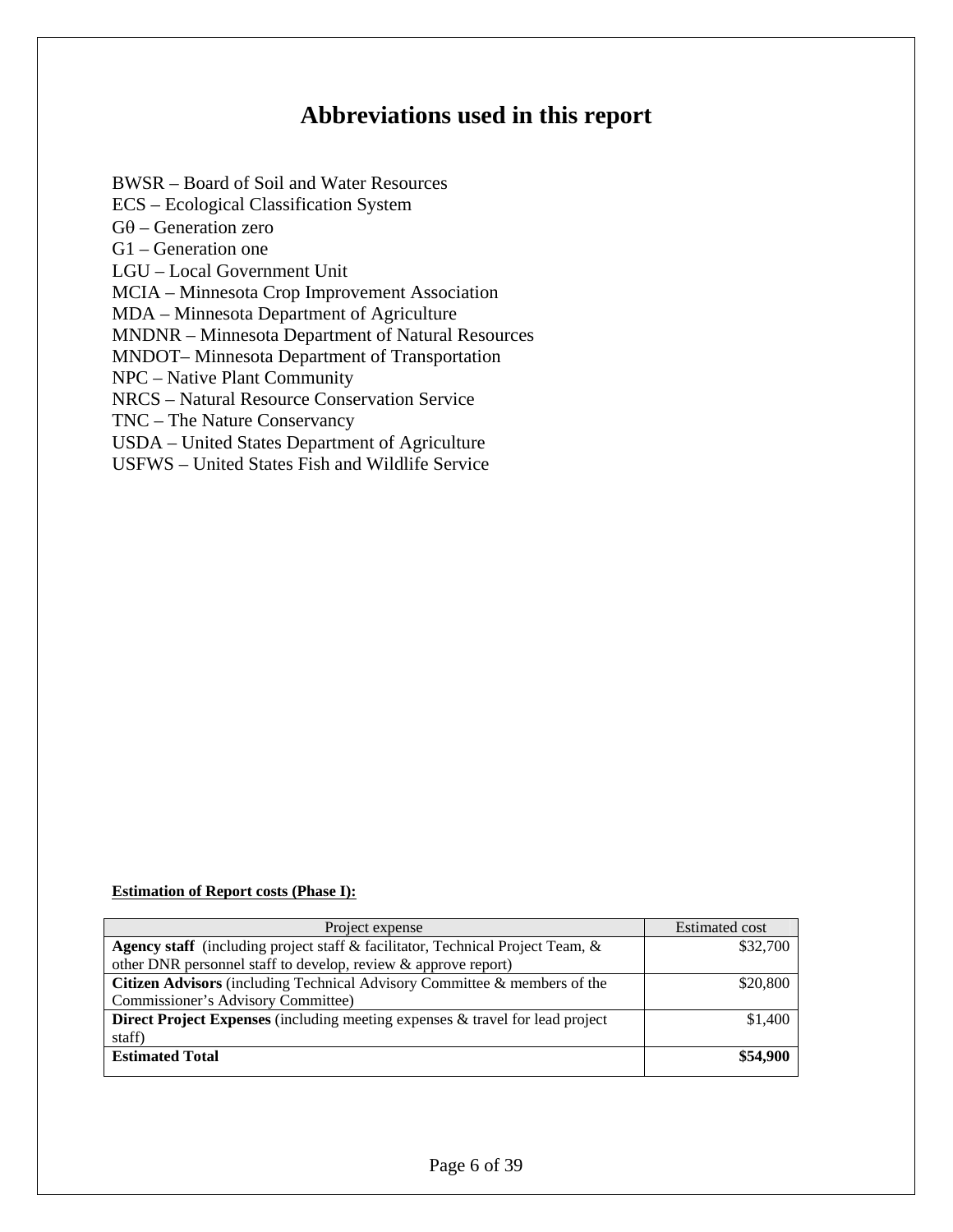## **Introduction**

#### *Minnesota's Prairie*

Minnesota native prairie lands were part of the largest ecosystem in North America, which stretched from Canada to Mexico and from the Rockies to Indiana. Habitats ranged from sparsely vegetated sand dunes, to steep blufflands, to vast expanses of tallgrass prairie, to wet sedge meadows and marshes. Prior to European settlement 18 million acres of native prairie existed in Minnesota, most all of which has vanished. Flat and fertile prairies easily plowed have been converted to cropland and lost forever. Native prairies less suitable for row crops became pasturelands, many succumbing to overgrazing and broad herbicide usage. Other native prairies remained isolated from the conditions that shaped them and were lost to invasive species. As prairie habitats dwindle, populations of prairie dependant mammals, birds, and insects have also declined. Minnesota's Comprehensive Wildlife Conservation Strategy (CWCS) identifies 139 Species of Greatest Conservation Need (SGCN) in the Prairie Parkland Province. The CWCS problem assessment indicates habitat loss and degradation are the predominant challenges facing prairie SGCN's. Today, less than one percent (about 150,000 acres) of Minnesota's native prairie remains, and it continues to be lost.

 Use of the terms "prairie" and "native prairie" can be variable, and are often applied inconsistently. In this report, "native prairie" means land that has never been plowed where native prairie vegetation originating from the site currently predominates or, if disturbed, is predominantly covered with native prairie vegetation that originated from the site. Unbroken pasture land used for livestock grazing can be considered native prairie if it has predominantly native vegetation originating from the site and conservation practices have maintained biological diversity. "Reconstructed prairie," means land that has been planted with native prairie species, completely converting it from a non-prairie land type such as row crop agriculture. Minnesota Statute 84.02 (2007) provides this definition for native prairie as well as a definition of ecotype regions (appendix A).

Native prairies store the species diversity and genetic adaptations preferred for high quality prairie reconstruction. Thus, native prairies become the initial seed sources for native prairie seed production and tomorrow's reconstructed prairies. This report addresses two practices in Minnesota's overall approach for protecting remaining native prairies, harvesting seed and reconstructing prairie. Not addressed is the continued loss of native prairie to degradation, conversion and invasive species, or strategies to deal with these losses.

#### *Role of Prairie in meeting Clean Energy needs*

Biomass energy crops are increasingly being viewed as a means to mitigate greenhouse gases, decrease dependence on foreign energy supplies, provide alternative crops for agriculture, and enhance rural development opportunities. When compared to traditional row crops, perennial biomass energy crops can provide improved soil quality and stability, improved water quality, habitat for wildlife, and lower inputs of energy, water, and agrochemicals. Planting low-input high-diversity mixtures of native prairie species to produce bioenergy feedstock is one approach being embraced. These reconstructed prairies are harvested for the energy fixed through photosynthesis. Large-scale conversion to intensively managed biomass plantings could dramatically impact Minnesota's natural resources. Benefits to natural resources from bioenergy plantings will depend on what is planted, where and how feedstocks are grown, and how the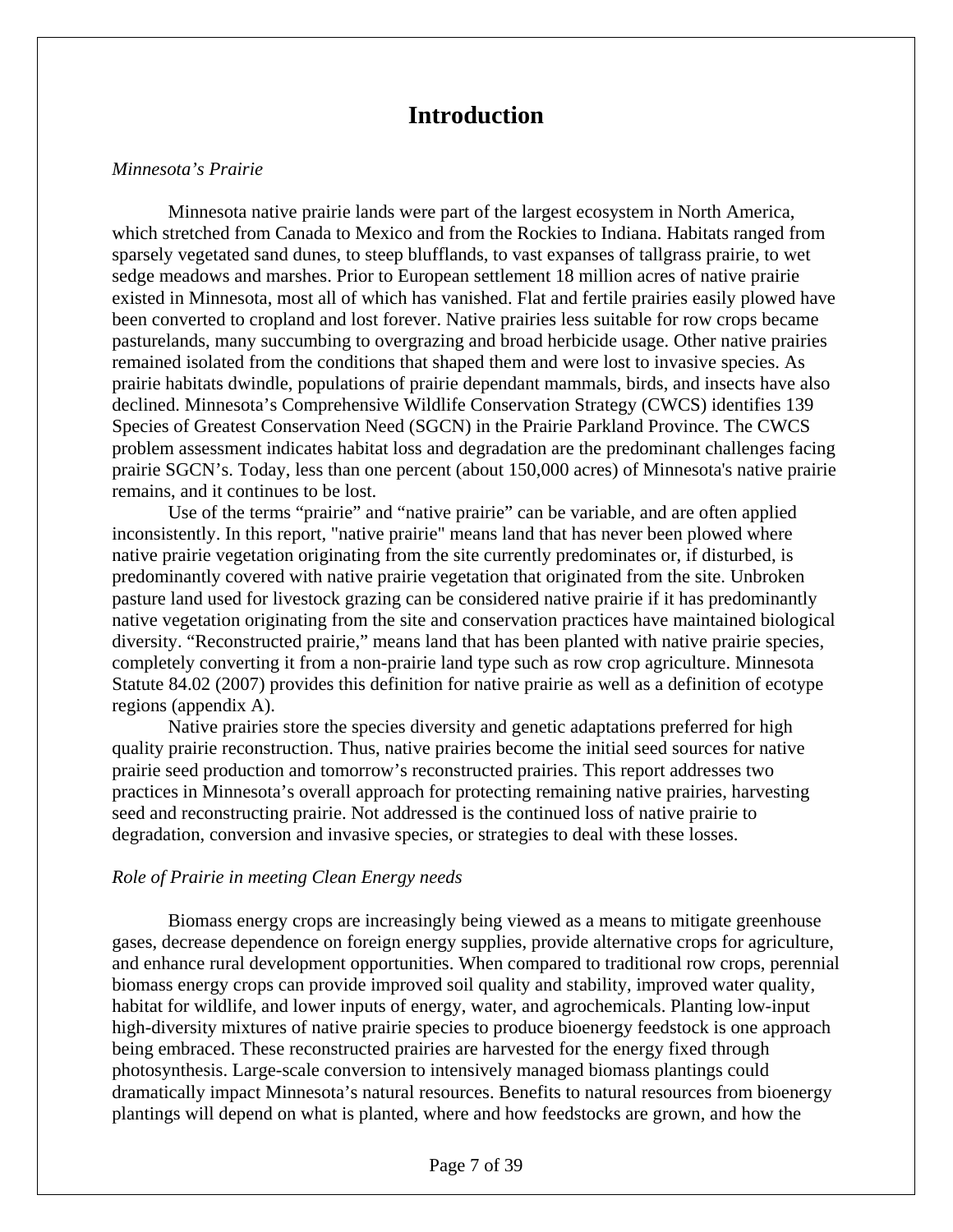bioenergy crop is managed and harvested. This report addresses "what is planted" by looking at production of local ecotype prairie seed for reconstructing diverse prairies that could serve Clean Energy needs.

#### *Harvesting seed and reconstructing the Prairie*

Minnesota is left with small isolated fragments of native prairie occurring on what is often considered difficult terrain, or marginal land. Many native prairies are found on steep slopes, areas with exposed rocks, or wet low lands. Physical characteristics that kept many native prairies from being destroyed can also make them difficult to harvest for any purpose. Few acres of native prairie remaining in Minnesota are feasible for the large-scale harvests needed for obtaining quantities of prairie seed. Combine the difficulties of collecting prairie seed with the sensitive nature of these lands, and it becomes obvious the process of producing quality prairie seed is not simple. Prairie communities are diverse and complex assembles of plants, making them far more challenging to harvest and propagate than single species crops.

The Minnesota Department of Natural Resources (MNDNR) has a long history of reconstructing prairies dating back to the late 1970's. The art and science of recreating a prairie have evolved greatly since that time. Initially seed sources were scarce in Minnesota; very early plantings imported seeds from southern States with greater seed supplies. Farm Programs, such as the Conservation Reserve Program (CRP), emerged in the 1980's leading to a market flooded with seeds of various origins. Over time MNDNR land administrators have developed restoration techniques utilizing diverse species from local native prairies as a foundation for new reconstructions. Today native prairies under MNDNR administration are commonly harvested to reconstruct other MNDNR lands around them, a practice that has yielded many impressive recreated prairies. A majority of MNDNR lands are reconstructed with seed from other State lands. Yet, MNDNR is an important, but small consumer of prairie seeds from the market.

While MNDNR does not purchase a large volume of seed, agencies such as the Minnesota Department of Transportation (MNDOT) purchase considerable quantities of prairie seed from the market. MNDOT, and others requiring source-identified seed, utilize seed standards set forth by the Minnesota Crop Improvement Association (MCIA). MCIA is a nonprofit organization designated under Minnesota Seed Law as the official seed-certifying agent in the State. In 1998, MCIA developed the Native Grasses and Forbs Seed Certification Program. A committee of native seed producers and state agency personnel developed the current program standards. This voluntary certification program is designed to ensure the identity of native grass and forb reproductive material is preserved through all phases of production. MCIA verifies conformance to standards through inspections, testing, and review of required documentation. Seed meeting all standards is eligible to be sold with official certification markings including labels and/or certificates. In 2007, 14 native seed producers participated in the program enrolling 58 species of native plants.

#### *How to use this report*

 The Legislature directed that this report should develop: 1) **criteria to identify** public and private marginal lands which could be used to produce native prairie seeds of a local ecotype or restore native prairies that could be used to produce Clean Energy, 2) **guidelines for production** that ensure high carbon sequestration, protection of wildlife and waters, and minimization of inputs and that do not compromise the survival of the native prairie remaining in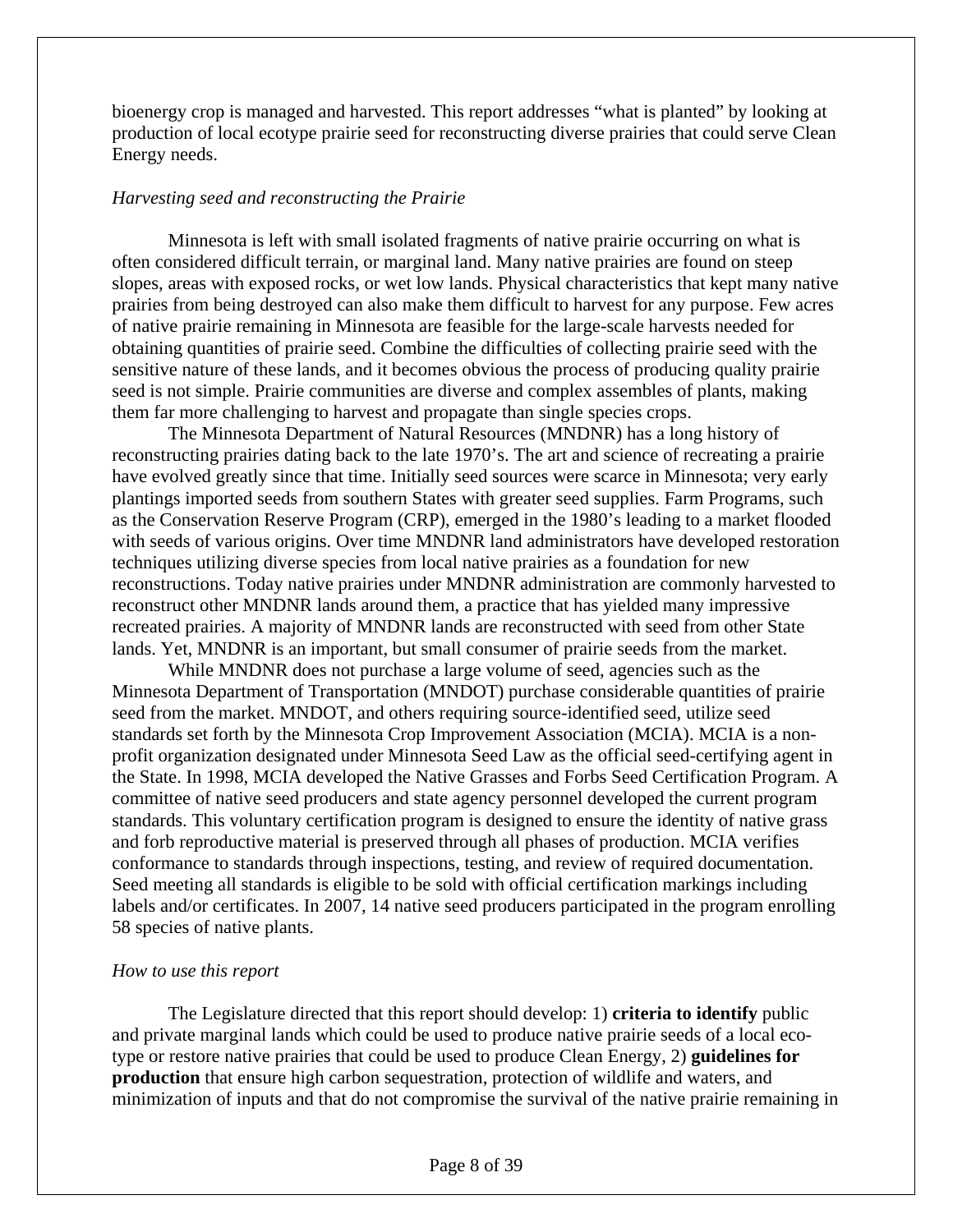Minnesota, and 3) **recommendations for incentives** that will result in the production of native prairie seeds of a local eco-type or restore native prairies.

To ensure fitness and performance, future prairie reconstructions regardless of their purpose should use seed adapted to local environmental conditions. Efforts to increase the availability of locally adapted seeds will likely necessitate harvesting from remnant native prairies. The intent of this report is to guide the practices of prairie reconstruction while safeguarding the ecological values of Minnesota's native prairies. As current resources permit, land managers and native seed producers are implementing high quality prairie reconstructions with high species diversity in Minnesota. While it may not be feasible to replicate that quality at the scale and economies envisioned for Clean Energy purposes, diverse reconstructions need to continue to be encouraged and supported.

This report provides the required criteria, guidelines, and recommendations in each of three chapters. The first chapter deals with seed collected from native prairie (Generation  $\theta$ ) seed), the second chapter looks at how that seed is used in reconstructed prairies to yield more seed (Generation 1 seed), and the third chapter addresses reconstruction of prairie to serve Clean Energy needs. In each case, the guidelines and criteria outline how to manage, not whether to manage. These criteria and guidelines focus on how to protect the functions and values of native and reconstructed prairie resources during seed and biomass harvesting activities. They generally do not provide advice on whether to manage or which management activities are needed. However, they do recommend avoiding negative impacts to sites of statewide ecological significance or ecological sensitivity. The criteria, guidelines, and recommendations provided in this report are intended to be a menu of suggested, voluntary actions, not a mandate.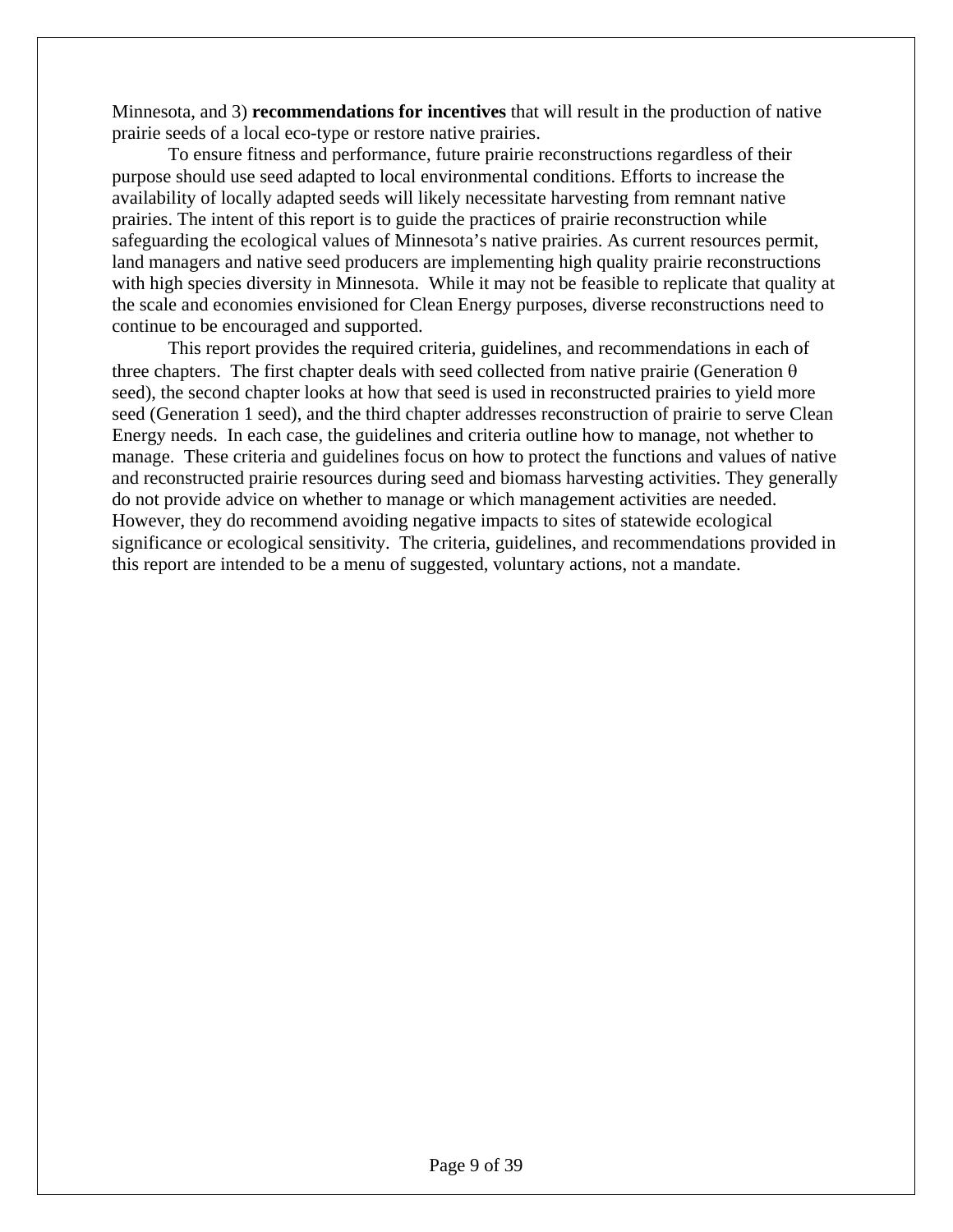## **Chapter 1. Generation** θ **Seed Collection**

Generation θ (Gθ) Seed Collection refers to the initial seed harvests from native prairie tracts that will be used to grow new plants (G1). This report assumes appropriate  $G\theta$  seed sources are genetically unaltered by human activity and the collection site is in a natural state. Gθ seed has not gone through an intentional selection process, and its origin is generally definable by a geographic location from which the germplasm is collected. Harvesting Gθ prairie seed occurs on remnant native prairies and requires a unique set of guidelines. Many native prairies could be considered "marginal" by many definitions and not conducive to high volume seed harvesting. Safeguarding the ecological value of a  $G\theta$  collection site must be maintained as the highest priority. The criteria and guidelines below are designed to help prairie managers through the process of selecting native prairie lands for Gθ seed harvest, and cautions required for managing this rare and unique resource.

### **Table 1. Illustration of seed generations**



## **Criteria for identifying lands that could produce Generation** θ **prairie seed**

This section of the report addresses the Legislature's requirement to develop **criteria to identify** public and private marginal lands that could be used to produce native prairie seeds of a local eco-type. Specifically, the criteria in this Chapter are for identifying **native prairie** suitable for seed harvest.

*Land administrator goals and mandates* – In the process of identifying possible Gθ harvest lands one must consider the land administrator's management goals, particularly for agencyowned lands. Federal and State laws guide many land administrators, bounding the permissible activities on those lands. Other public land managers may also have program policies directed at protecting the public benefits of those lands. Examples of the native prairie values associated with different management goals are:

- Wildlife habitat
- Rare or Endangered element protection
- Public recreation
- Cultural resource protection
- Water quality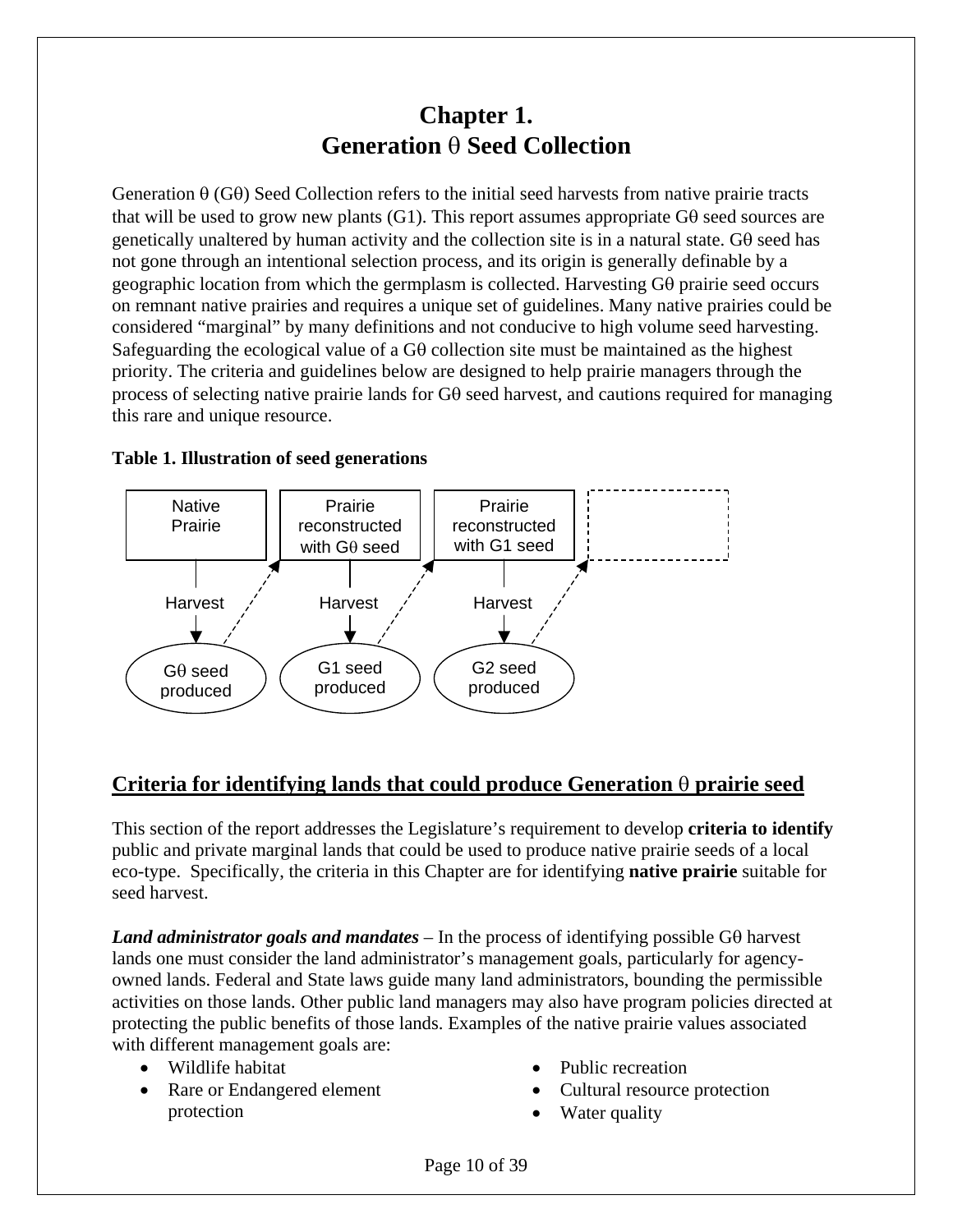- 
- Ecological resource value Perennial or permanent vegetative cover

Often Gθ seed collections and a land administrator's goals can be mutually beneficial, but consistency with these goals should be confirmed if seed collection is to occur.

*Geography, soil, and Native Plant Community considerations –* The Ecotype Region in which a Gθ seed collection falls should be consistent with the Ecotype Region of the reconstruction site (Appendix A). Also, the soil characteristics of a seed collection site should match those of the desired reconstruction(s) to help ensure successful establishment and sustainability of a prairie seeding. The desired Native Plant Community (NPC) classification being reconstructed with Gθ seed will need to be determined. With the desired NPC identified, reconstructionists should seek Gθ harvest sites that match the reconstruction. Using the *"Field Guide to the Native Plant Communities of Minnesota -The Prairie Parkland and Tallgrass Aspen Parklands Provinces"* will help determine the NPC class of the Gθ harvest site, and if it is equivalent to the desired reconstruction. ([http://www.dnr.state.mn.us/npc/index.html\)](http://www.dnr.state.mn.us/npc/index.html).

*Scale of harvest site –* Feasibility of a potential Gθ harvest site will depend on harvest goals and techniques used. Operational costs can be high for large-scale harvests, so harvest sites will need to supply enough seed to justify those costs. On the other hand, small-scale collections, particularly hand picking, will not require substantial acreage. Collection sites and subsequent plant populations should also be large enough to reduce risks of genetic in-breeding. Determining if a small plant population has been subject to in-breeding may be difficult, but needs to be considered in harvest site selection.

*Operational criteria –* Suitable Gθ harvest sites should lend themselves to the operational practices necessary to collect seed without impacting the native prairie values.

*Stimulating seed production –* Techniques such as prescribed burning or grazing are common accepted practices for stimulating prairie seed production. Ideal seed harvest sites should be feasible to be prescribed burned, or grazed according to a management plan designed to protect native prairie values.

*Seed collection* – Accessibility with equipment is necessary for larger volume harvests. Ideal Gθ harvest sites should have minimal prohibitive characteristics such as rocks, slope, wet or sensitive soils.

*Seed handling and processing* – It is critical to dry recently harvested seed to prevent excessive heating or rotting. Harvest sites need to be within a reasonable proximity to seed processing infrastructure for drying, cleaning, and bagging.

*Isolation and land requirements* – To ensure that Gθ seed harvest sites have not been influenced by surrounding biological contaminants, isolation standards should be applied. If intending to certify seed origin, potential harvest sites must meet the MN Crop Improvement Association's (MCIA) isolation standards [\(http://www.mncia.org/doc/pub/nativegrass/NGF\\_Standards.doc](http://www.mncia.org/doc/pub/nativegrass/NGF_Standards.doc)). Knowledge of past land use is necessary to determine if non-natives, weeds, cultivars, or species of unknown origin have ever been introduced to the harvest site. Past introduction of undesirable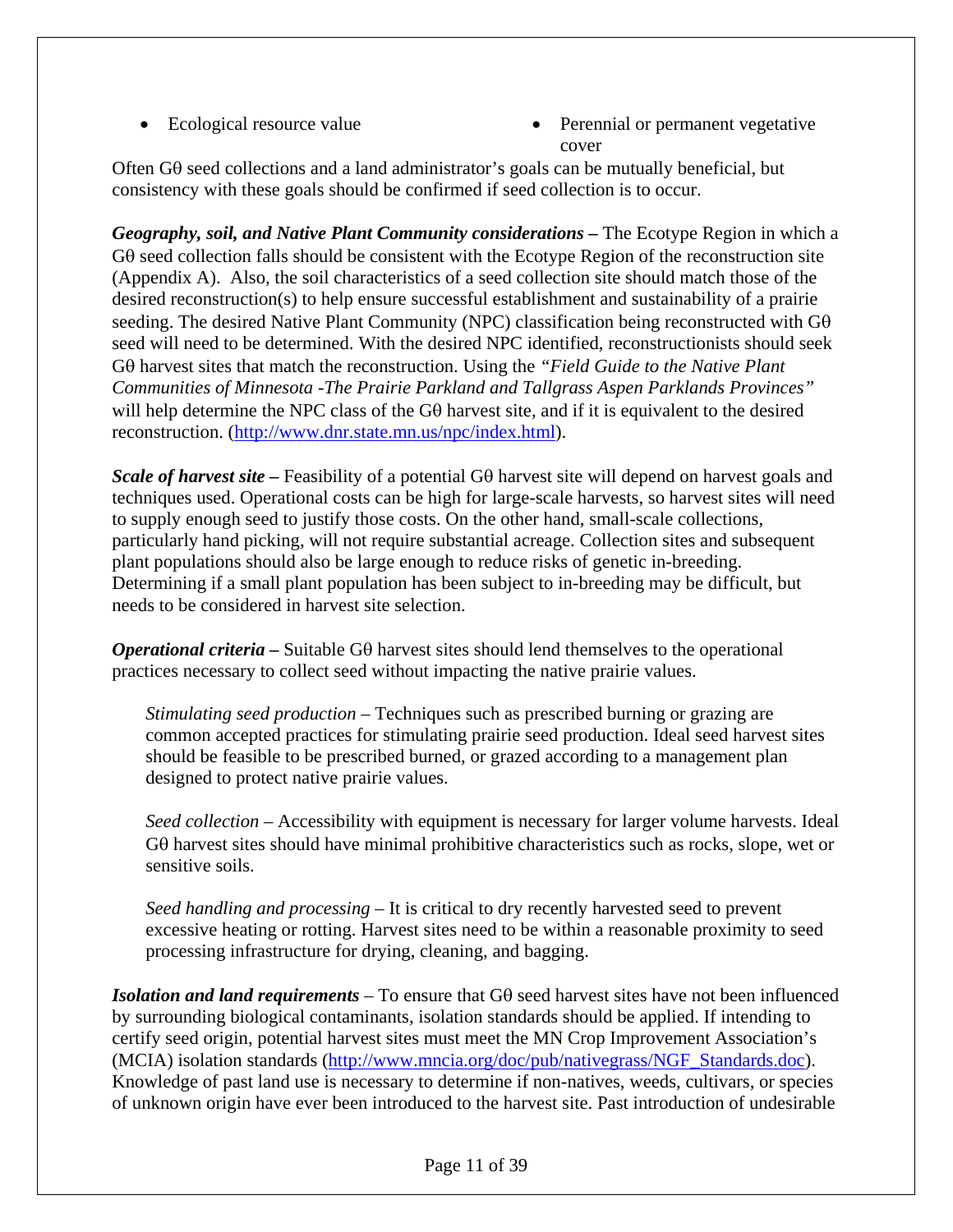species may preclude a site as a Gθ harvest location. For instance, if Big Bluestem *(Andropogon gerardii)* seed of unknown origin has been introduced, that field cannot produce certifiable Big Bluestem seed. Although it is possible that same field may produce certifiable seed of another species.

### **Guidelines for producing Generation** θ **prairie seed**

This section of the report addresses the Legislature's requirement to develop **guidelines for production** to achieve multiple values that do not compromise the **survival of the native prairie** remaining in Minnesota. Specifically, the guidelines in this Chapter are for producing seed from native prairie.

**Documentation** – Documentation is critical for maintaining the high standards associated with quality Gθ seed production.

*Permitting –* Any required special use permits must be secured from the land administrator prior to harvest if applicable. Agencies are encouraged to use standardized permit requirements for Gθ harvests. Standardizing permit requirements for Gθ harvests would ensure that all native prairie lands are receiving the same protective measures. Permit requirements should be tailored to the specific harvest techniques being proposed, such as, mechanical vs. hand harvest, and well as the site's goals and mandates, its conditions, and proposed timing.

*Seed analysis –* Following harvest, a uniform and representative seed sample should be analyzed for germination, purity, and weed presence. Guidelines for collecting a representative sample can be found in the MCIA Seed Certification Handbook ([www.mncia.org\)](http://www.mncia.org/). One option for obtaining seed analysis is the Minnesota Department of Agriculture (MDA) Laboratory Services Division

(<http://www.mda.state.mn.us/about/divisions/lab.htm>). Guidelines for labeling native prairie seed for resale can be found the Minnesota Seed Laws and Rules

(<http://www.mda.state.mn.us/news/publications/licensing/grain&seed/seedlaw.pdf>). When feasible a genetic profile of harvested seed should be collected and recorded. Several examples of techniques include:

- Diversity Arrays Technology
- Amplified fragment length polymorphism analysis
- Restriction fragment length polymorphism analysis

*Record keeping –* Accurate harvest records for the following should be kept:

- Technique $(s)$  used
- GPS coordinates of harvest
- Conditions
- 
- 
- Collection results and yield

• Date

Soil type of harvest field

*Operational practices –* Harvest practices applied to a Gθ site need to assure that sensitive high quality native prairie is not degraded.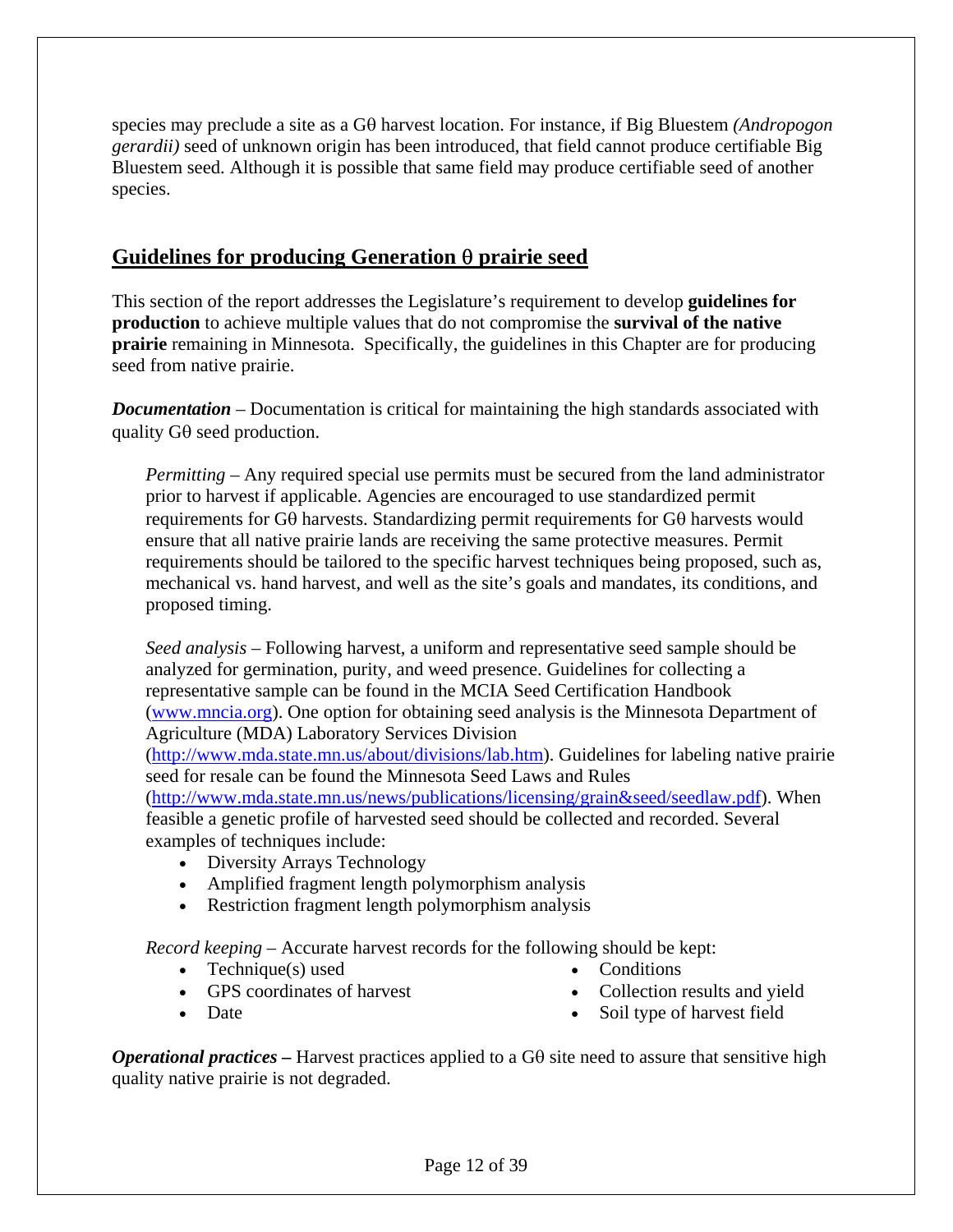*Stimulating seed production –* When using prescribed burning to stimulate seed production, use frequencies no greater than 3-5 years on a given field. Randomize the seasonal timing of burns, and avoid successive late spring burning. Excessive fire use can lead to changes in species composition, diversity of a native prairie, and adversely impact invertebrate populations. Grazing techniques to stimulate seed production should be short duration, seasonally randomized, and allow plants to rebound in order to protect native plant diversity. More information on conservation grazing can be found at

[www.mda.state.mn.us/protecting/conservation/grazing.htm.](http://www.mda.state.mn.us/protecting/conservation/grazing.htm)

Prescribed haying to stimulate seed production should occur at frequencies no greater than every 3 years on a given field. No artificial or commercial fertilizing should take place on Gθ seed production areas.

*Seed collection protocols –* Collecting seed from a diverse prairie system requires plant identification skills and knowledge of proper harvest procedures. For example, harvest equipment with wide cutting heads should be kept well above the ground surface to avoid "scalping." Harvest personal must also analyze recent precipitation's impacts to ground conditions, assuring that no rutting will take place. Ensure seed collectors and handlers are qualified and have the necessary competencies to cautiously operate on a native prairie. Plans for Gθ harvests should include a refuge component that leaves a portion of the prairie undisturbed. A good rule of thumb is to take no more than 75% of the seed of a perennial species or 50% of the seed of an annual species. Reducing large mechanized harvests to a frequency no greater than every 3 years will help minimize exploitation of conservative-seed producing and disturbance sensitive species. Harvests should also be staggered within a growing season to obtain the broadest spectrum of species possible. Staggering the collection of a single species across a 2-week period may also be helpful in capturing more genetic variation. Making collections from the center of a field when possible will help avoid contamination from adjoining lands.

*Weed management on G*θ *harvest sites –* No broad herbicide applications of non-selective herbicides should occur on Gθ (native prairie) sites. If needed weeds should be spot treated, avoiding any application to non-target species.

*Managing invasive species risks –* Design and implement seed harvesting activities to reduce pathways for the introduction or spread of invasive species. Movement of equipment, organisms, and organic and inorganic material, are all potential pathways. Each of these pathways must be considered and addressed to reduce risk associated with invasive species movement. Seed collections should not take place in locations with known invasive plant populations. Practitioners should ensure that invasive species, particularly those that are noxious weeds, are not making their way into seed collections. Complete listings of prohibited and noxious weeds can be found at <http://files.dnr.state.mn.us/eco/invasives/weedlist.pdf>. Further guidance is provided in MN DNR Operational Order 113 - Invasive Species [http://files.dnr.state.mn.us/assistance/grants/habitat/heritage/oporder\\_113.pdf](http://files.dnr.state.mn.us/assistance/grants/habitat/heritage/oporder_113.pdf)

*Common Prairie invasives –* The following is a partial list of invasives to avoid in a prairie seed harvest. More information on terrestrial invasive species can be found at <http://www.dnr.state.mn.us/invasives/terrestrialplants/index.html>.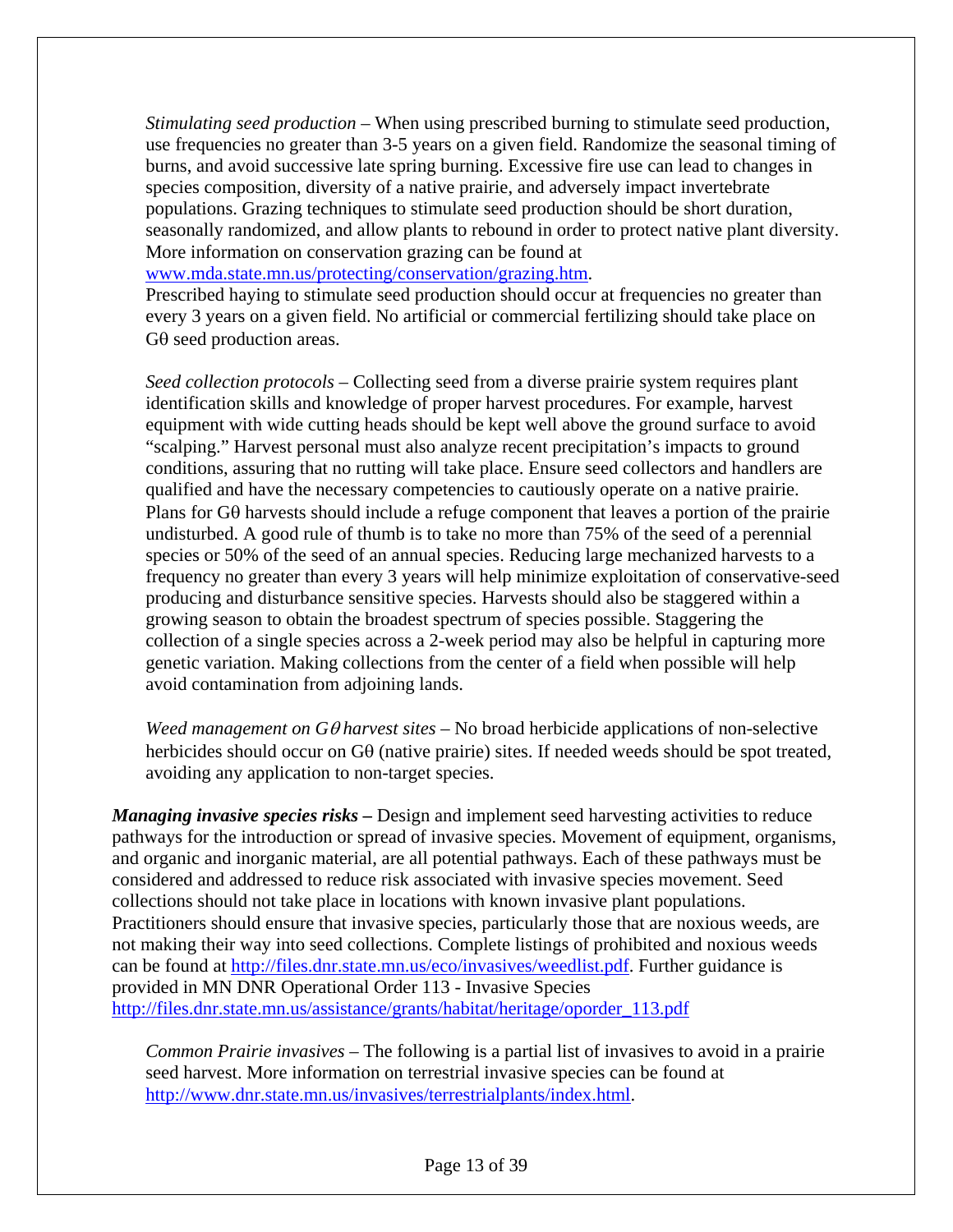- Birdsfoot trefoil
- Canada thistle
- Purple crown vetch
- Leafy spurge
- Queen Ann's lace
- Reed canary grass
- Smooth brome grass
- Wild parsnip
- Spotted knapweed
- White & yellow sweet clover

*MN seed Laws and Rules –* Reconstruction practitioners harvesting seed should obtain a seed analysis. One option for obtaining seed analysis is the MDA Laboratory Services Division ([http://www.mda.state.mn.us/about/divisions/lab.htm\)](http://www.mda.state.mn.us/about/divisions/lab.htm). All prairie reconstruction practitioners should follow Minnesota Seed and Noxious Weed Laws.

 $\triangleright$  Minnesota Seed Law – MN Statutes, Sections 21.80 – 21.92 http://www.revisor.leg.state.mn.us/bin/getpub.php?pubtype=STAT\_CHAP&year=20 07&section=21#stat.21.80.0

Minnesota seed law forbids selling seed containing the following "prohibited noxious weeds":

- Bull thistle
- Canada thistle
- Musk thistle
- Perennial sow thistle
- Plumeless thistle
- Field bindweed
- Hemp
- Leafy spurge
- Perennial peppergrass
- Russian knapweed
- $\triangleright$  Minnesota Noxious Weed Law Minnesota Statutes, sections 18.75 to 18.88 and Minnesota Rules, parts 1505.0730 to 1505.0760 http://www.revisor.leg.state.mn.us/bin/getpub.php?pubtype=STAT\_CHAP&year=20 07&section=18#stat.18.75.0

*Sanitation protocols* – Before arriving and leaving a harvest site, inspect for and remove all visible plants, seeds, mud, soil, and animals from equipment, animals, and persons.

- Combines and mechanized machinery
	- o Before leaving harvest site: remove or open heads and clean, open any trap doors and run machine until the loose material is removed.
	- o Before entering new harvest site: select an area with access to water and a surface where material can be swept up and disposed of properly. Open all access doors, traps, and elevators and run the machine until loose material is all removed. Use high-pressure water to dislodge remaining debris.
- Seed processing equipment
	- o Between drying, cleaning, and bagging different lots of seed, disassemble equipment and sweep out or vacuum any remaining material.
- Dispose of unwanted seeds and debris in a manner that prevents contamination of other seed sources, or introduction to unintended sites.
- If livestock are entering site, "flush" them with clean material by feeding livestock weed free forage in an offsite location for two weeks prior to entering a potential Gθ harvest site.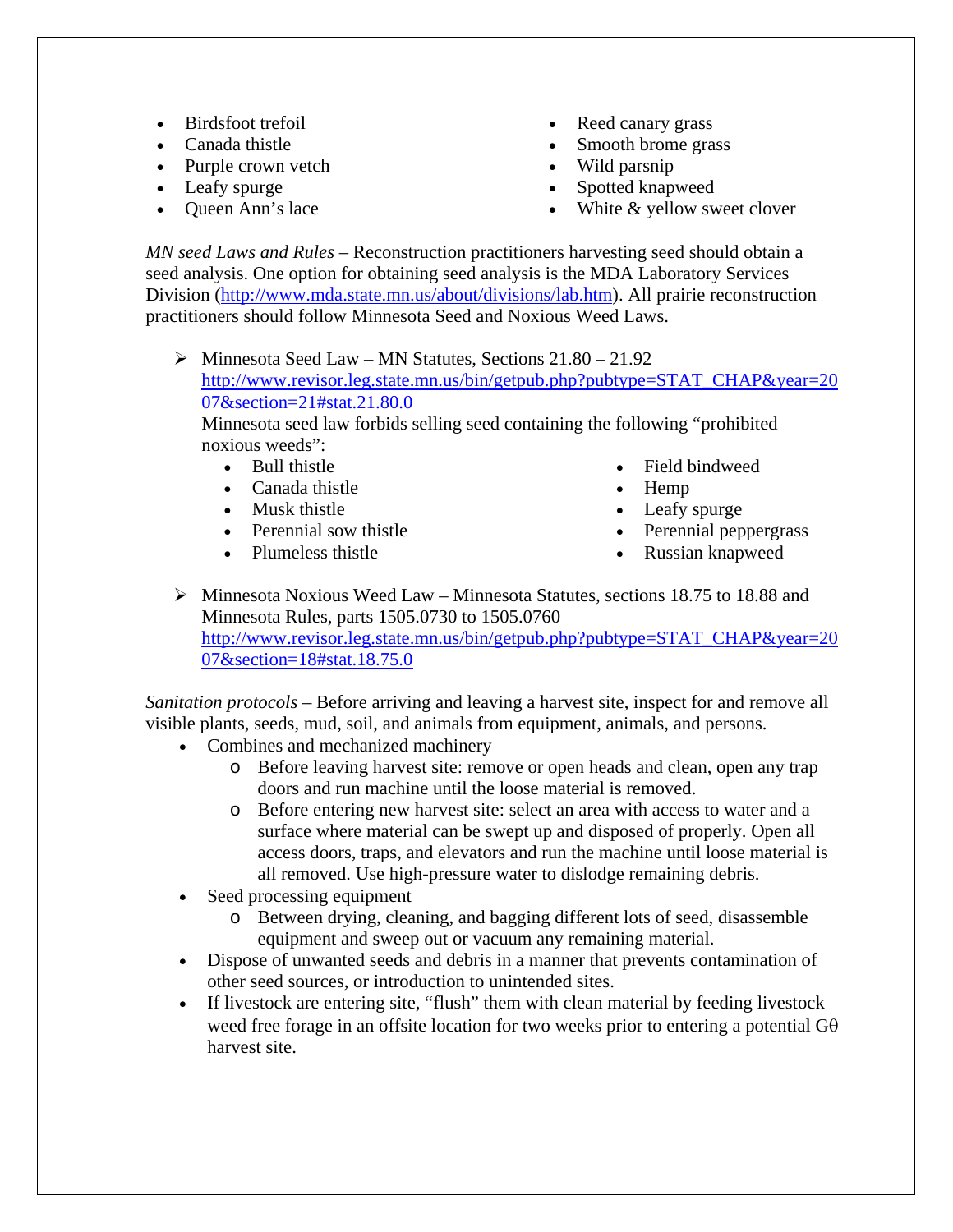*Natural and cultural resource protection –* Avoid public native prairie sites established for natural and cultural resource protection and recreation that are not conducive to high volume seed harvesting. Safeguarding the ecological value of a Gθ must be maintained as the highest priority.

*Natural resource protection –* Applying the operational guidelines above will help minimize harvesting disturbance to plant communities and wildlife species on Gθ harvest sites with occurrences of rare plants and animals. Reference the Wisconsin DNR protocols for reducing incidental taking of rare plants and animals. More information on Wisconsin DNR taking protocols are at <http://dnr.wi.gov/org/land/er/take/Grassland Savanna Protocol.htm> The following features should be buffered from concentrated harvest activities:

- Known listed plant species occurrences
- Areas providing critical habitat for Species in Greatest Conservation Need, where harvest activities jeopardize the species
- Sensitive riparian zones

*Cultural resource protection –* Harvest activities should minimize conflicts with cultural resources, historical features, and related recreation opportunities and buffer them from concentrated collection activities. This includes such resources within State Parks or Trails, Wildlife Management Areas, and historic Native American sites.

## **Recommendations for incentives resulting in the production of Generation** θ **prairie seed**

This section of the report addresses the Legislature's requirement to develop **recommendations for incentives** that will result in the production of native prairie seeds of a local eco-type. Specifically, this Chapter provides a list of potential recommendations for incentives for producing seed from native prairie and pertinent information related to these incentives.

### *MNDNR initiatives* –

- The Minnesota DNR can influence the demand for Gθ seed by becoming a consistent and reliable customer for high quality prairie seed. When purchasing prairie seed the MNDNR could demand source-identified seed from appropriate Ecotype Regions.
- Through mapping exercises the MNDNR could identify the appropriate Gθ sites on public or private land.
- An interdisciplinary task force could develop a harvest framework, protocols, and schedule based on departmental prairie reconstruction priorities.
- Private seed producers may be allowed to collect seed from MNDNR lands (if sitespecific mandates so allow) and keep a portion of the seed as compensation for supplying equipment and labor. Private producers may also be allowed to collect seed from MNDNR lands and in exchange for performing site stewardship activities.

### *Compensation to private landowners –*

• Private landowners with identified Gθ harvest sites could receive direct payment for allowing seed to be harvest from their lands (following the Gθ harvest guidelines). These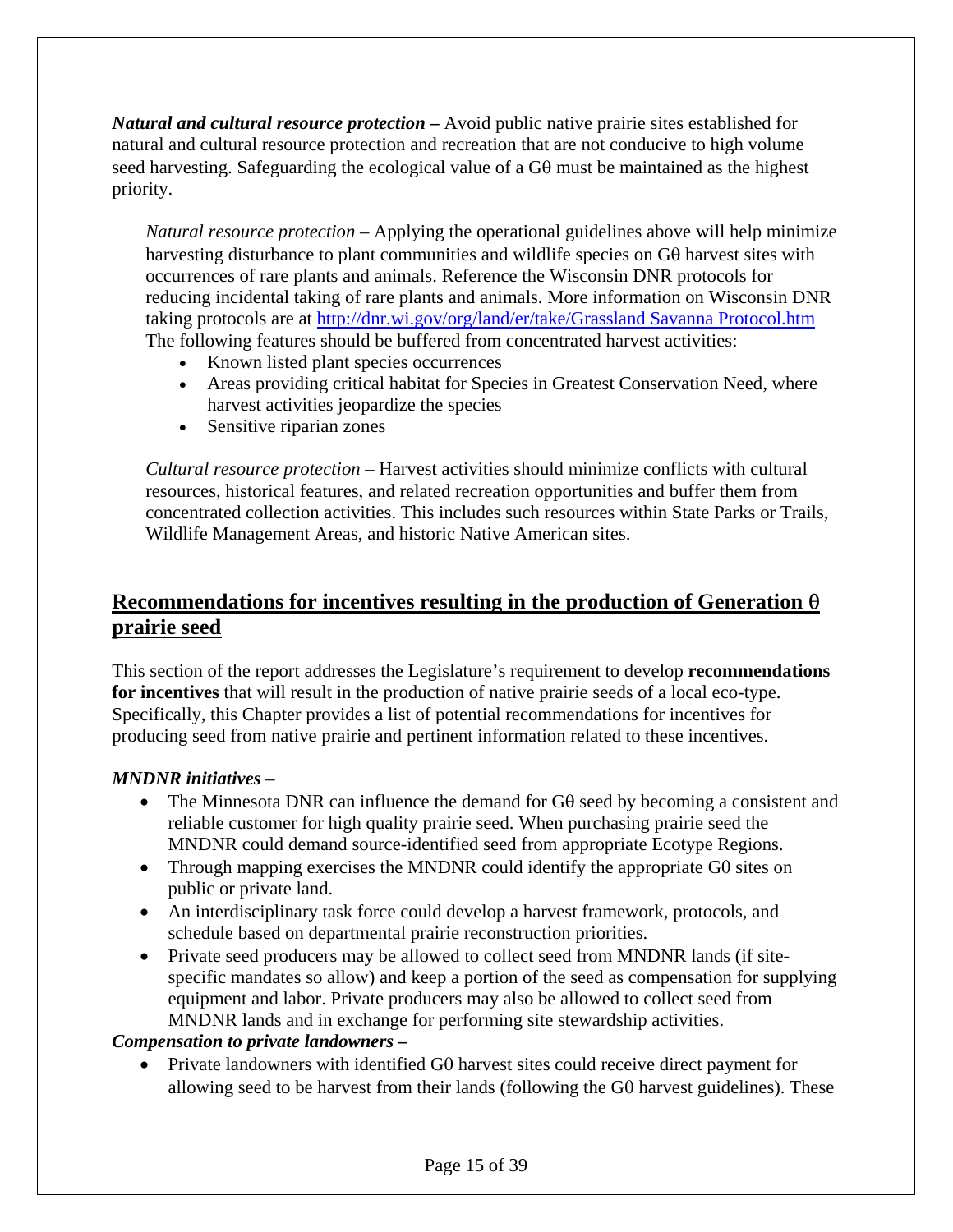payments could come in the form of one-time payments, lease agreements, or cooperative agreements.

- Currently, the MNDNR Prairie Tax-Exemption Program provides incentive to protect native prairie by exempting eligible lands from property taxes. Lands enrolled in Prairie Tax-Exemption can be harvested for seed. Landowners who wish to manage their lands for Gθ seed may receive tax exemption from this program. (<http://www.dnr.state.mn.us/prairierestoration/taxexemption.html>)
- The MNDNR Native Prairie Bank program allows landowners to protect native prairie on their property through a conservation easement. Prairie Bank easements can include provisions that can allow seed harvesting under a management plan by the landowner and/or the MNDNR. ([http://www.dnr.state.mn.us/prairierestoration/prairiebank.html\)](http://www.dnr.state.mn.us/prairierestoration/prairiebank.html)
- The MNDNR also offers technical guidance to private landowners with native prairie. Technical assistance is offered through state prairie specialists or the Prairie Stewardship Planning Assistance Program (PSPA). Through the PSPA, program professional consultants provide landowners with a comprehensive Prairie Stewardship Plan. These plans can include sustainable seed harvesting if the landowner desires that.

*Educational materials – Currently, very few tools are available for guiding production of G* $\theta$ prairie seed. Providing educational materials to potential seed producers may help encourage sustainable seed harvest, ensuring survival of native prairies being harvested. Educational materials could be tailored for audiences such as Federal and State agencies, LGU's, NGO's, private landowners, and private seed producers.

*Minnesota Crop Improvement Association –* MCIA administrates the "Native Grasses and Forbs Pre-Variety Germplasm Standards" for assuring native prairie seed identity is maintained through all phases of production. MCIA could be assisted with a review process of current isolation standards and criteria for identifying Gθ sites. A process of reviewing and testing the current seed certification standards would improve customer confidence.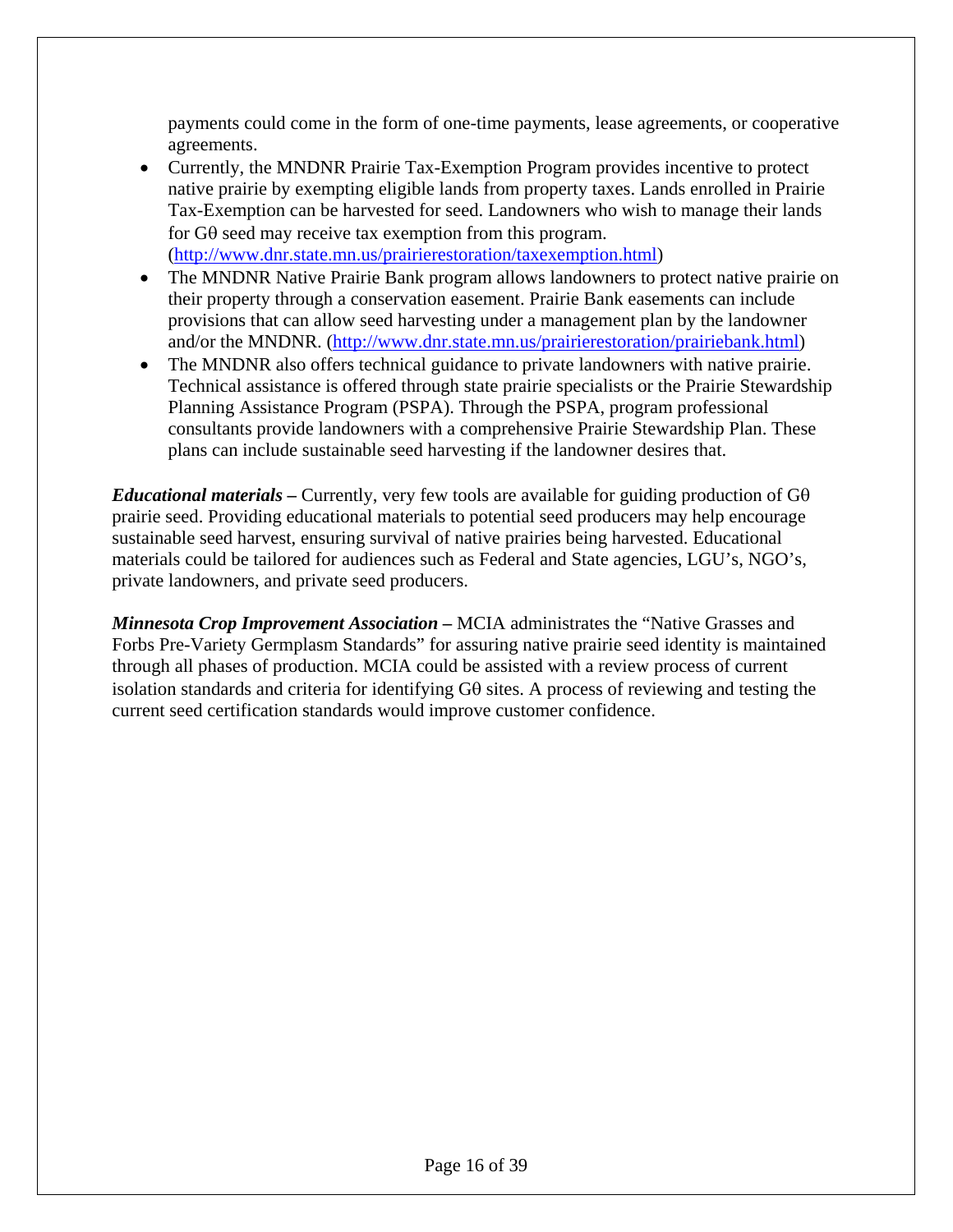## **Chapter 2. Generation 1 Seed Production**

Generation 1 (G1) Seed Production refers to harvesting seed from fields reconstructed with source-identified Gθ seed (refer to Table. 1). Thus, the parent seed source for G1 seed production area is a Gθ native prairie collection. G1 harvest sites are likely to be former croplands or other previously altered lands. Production stands for G1 seed can be either monoculture plots or diverse polyculture fields. Private industry growers commonly produce G1 seed in single species stands. Growing monoculture production stands is often necessary to meet demands for large volumes of seed. The criteria and guidelines below are designed to help prairie managers through the process of selecting and managing lands for G1 seed production in polyculture settings.

## **Criteria for identifying lands that could produce Generation 1 prairie seed**

This section of the report addresses the Legislature's requirement to develop **criteria to identify** public and private marginal lands that could be used to produce native prairie seeds of a local eco-type. Specifically, the criteria in this Chapter are for identifying **reconstructed prairies** suitable for harvest of Generation 1 seed.

*Land administrator goals and mandates* – In the process of identifying possible G1 harvest lands one must consider the land administrator's management goals, particularly agency owned lands. Federal and State laws guide many land administrators, bounding the permissible activities on those lands. Other public land managers may have program policies directed at protecting the public benefits of those lands. Examples of the reconstructed prairie values associated with different management goals are:

- Wildlife habitat
- Rare or Endangered element protection
- Public recreation
- Cultural resource protection
- Water quality
- Ecological resource value
- Perennial or permanent vegetative cover
- Production of prairie seed
- Erosion control or living snow fences

Often there can be mutual benefits between G1 seed collections and a land administrator's goals, but consistency with these goals should be confirmed if seed collection is to occur.

*Native prairie –* G1 production sites should not be native prairie, or negatively impact a native prairie. This is to say, native prairies should not be converted or modified for the purpose of G1 seed production.

*Geography, soil, and Native Plant Community considerations –* The Ecotype Region in which a potential G1 production site falls should match the natural distribution range of the species and/or Native Plant Community (NPC) class being propagated. Also the soil characteristics of a G1 production site should match those of the NPC class being propagated. Matching soil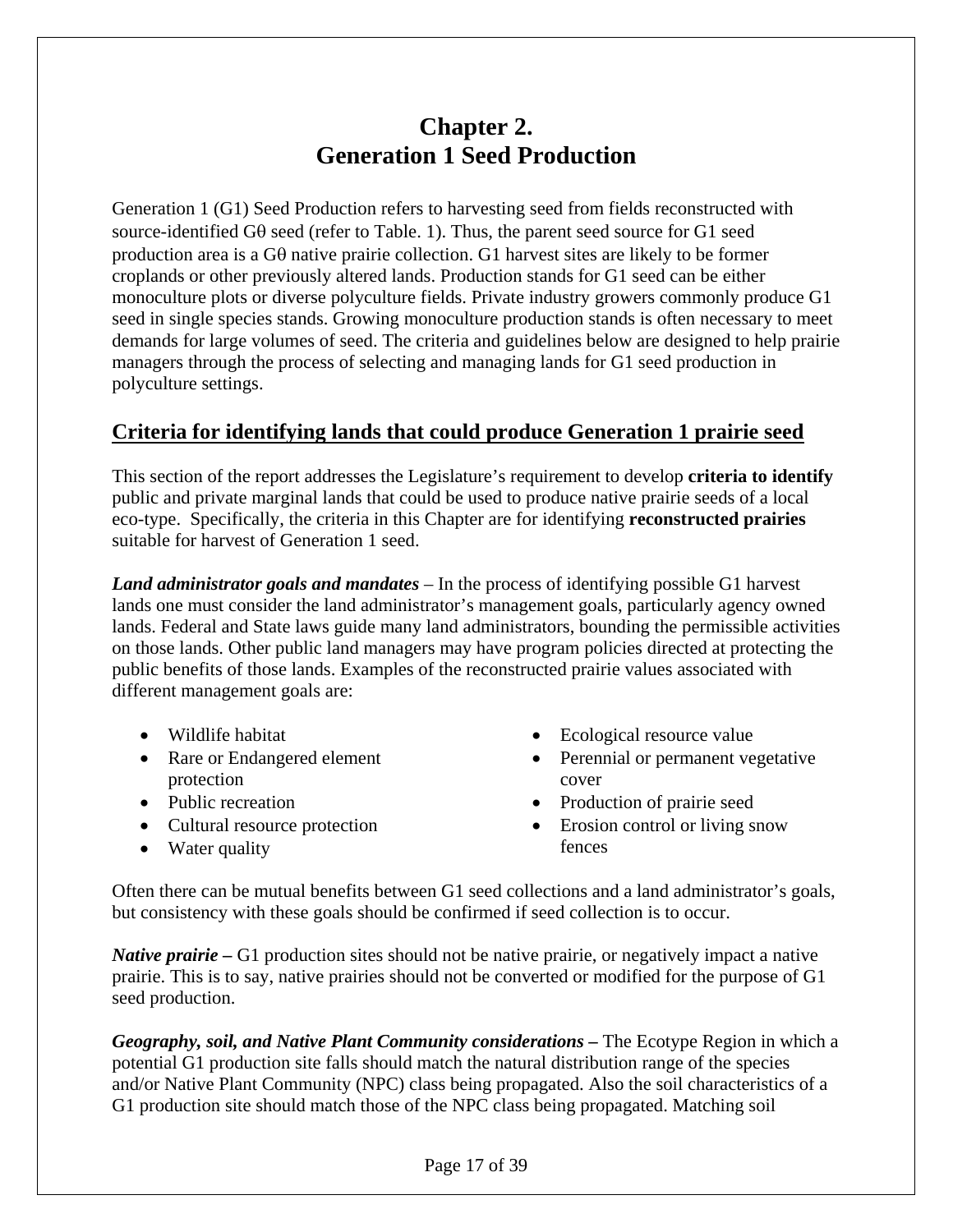characteristics will reduce the chance of making a genetic selection for small set of plants adapted to alternate soil conditions. Using the *"Field Guide to the Native Plant Communities of Minnesota -The Prairie Parkland and Tallgrass Aspen Parklands Provinces"* will help determine if the soil characteristics of a potential G1 production site are similar to those of the NPC class being propagated ([http://www.dnr.state.mn.us/npc/index.html\)](http://www.dnr.state.mn.us/npc/index.html). Sites with highly erosive soils may not sustain high volume mechanical harvesting equipment and may not be ideal for large-scale production. Knowledge of past land usage will also be useful in determining site suitability for G1 seed production. For instance, former agricultural lands with herbicide carryover may impact a site's ability to grow certain plants. Examples of these herbicides are Alachlor (Lasso), Atrazine, and Imazethapyr (Pursuit).

*Need or justification –* Depending on Ecotype Region, acceptable production sites may be already in operation. Prairie reconstruction practitioners should determine what source-identified prairie seed is readily available before developing new sources.

*Opportunities for multiple environmental benefits –* Criteria for selecting G1 seed production lands should include opportunity for other values, such as buffering native prairies, terrestrial carbon sequestration, protection of wildlife and water, and improved soil management.

*Operational criteria –* Suitable G1 harvest sites should lend themselves to the operational practices necessary to collect seed.

*Stimulating seed production –* Techniques such as prescribed burning or grazing are common accepted practices for stimulating prairie seed production. Ideal seed harvest sites should be feasible to be prescribed burned, or grazed in a timely manner according to a management plan designed to protect native prairie values.

*Seed collection* – Accessibility with equipment will be critical with larger mechanized harvests. Ideal G1 harvest sites should have minimal prohibitive characteristics such as rocks, slope, wet or sensitive soils.

*Seed handling and processing* – It is critical to dry recently harvested seed to prevent excessive heating or rotting. Harvest sites need to be within a reasonable proximity to seed processing infrastructure for drying, cleaning, and bagging.

*Isolation and land requirements* – To ensure G1 seed harvest sites have not been influenced by surrounding biological contaminants, isolation standards should be applied. If intending to certify seed origin, potential harvest sites must meet the MN Crop Improvement Association's (MCIA) isolation standards [\(http://www.mncia.org/doc/pub/nativegrass/NGF\\_Standards.doc](http://www.mncia.org/doc/pub/nativegrass/NGF_Standards.doc)). Knowledge of past land use is necessary to determine if non-natives, weeds, cultivars, or species of unknown origin have ever been introduced to the harvest site. Past introduction of undesirable species may preclude a site as a harvest location. For instance, if Big Bluestem *(Andropogon gerardii)* seed of unknown origin has been introduced, that field cannot produce certifiable Big Bluestem seed. Although it is possible that same field may produce certifiable seed of another species.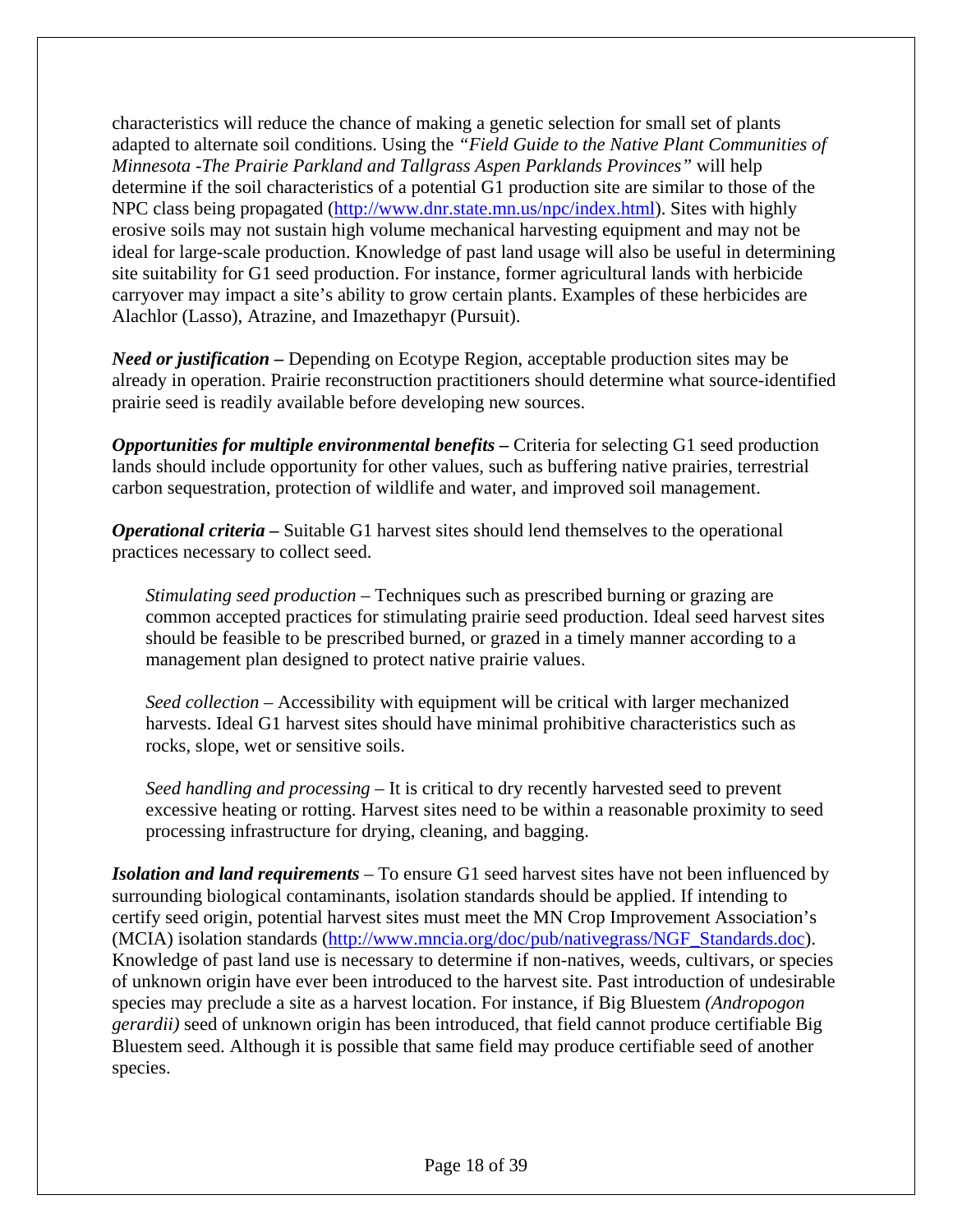## **Guidelines for producing Generation 1 prairie seed**

This section of the report addresses the Legislature's requirement to develop **guidelines for production** that ensure high carbon sequestration, protection of wildlife and waters, and minimization of inputs and that do not compromise the survival of the native prairie remaining in Minnesota. Specifically, the guidelines in this Chapter are for producing Generation 1 seed from reconstructed prairie.

*Documentation* – Documentation is critical for maintaining the high standards associated with quality G1 seed production.

*Permitting –* Any required special use permits must be secured from the land administrator prior to harvest if applicable. Agencies are encouraged to use standardized permit requirements for G1 harvests. Standardizing permit requirements for G1 harvests would ensure that a fair and equitable process is followed. Permit requirements should be tailored to the specific harvest techniques being proposed, such as, mechanical vs. hand harvest, and well as the site's goals and mandates, its conditions, and proposed timing.

*Seed analysis –* Following harvest, a uniform and representative seed sample should be analyzed for germination, purity, and weed presence. Guidelines for collecting a representative sample can be found in the MCIA Seed Certification Handbook ([www.mncia.org\)](http://www.mncia.org/). One option for obtaining seed analysis is the MDA Laboratory Services Division ([http://www.mda.state.mn.us/about/divisions/lab.htm\)](http://www.mda.state.mn.us/about/divisions/lab.htm). Guidelines for labeling native prairie seed for resale can be found the Minnesota Seed Laws and Rules (<http://www.mda.state.mn.us/news/publications/licensing/grain&seed/seedlaw.pdf>). When feasible a genetic profile of harvested seed should be collected and recorded. Several examples of techniques include:

- Diversity Arrays Technology
- Amplified fragment length polymorphism analysis
- Restriction fragment length polymorphism analysis

*Record keeping –* Accurate harvest records for the following should be kept:

- Land use history
- Seed used to establish site
- Technique(s) used
- GPS coordinates of harvest
- Date
- Conditions
- Collection results and yield
- Soil type of harvest field

*Operational practices –* Collecting G1 prairie seed involves activities with potential to degrade natural resources. While the risks of degrading prairie resources are lower than Gθ sites, harvest practices should minimize possible impacts. The following operational guidelines apply to polyculture plantings that serve multiple resource benefits.

*Stimulating seed production –* When using prescribed burning to stimulate seed production, avoid frequencies greater then every 3-5 years on a given field. Randomize the seasonal timing of burns, and avoid successive late spring burning. Excessive fire use can lead to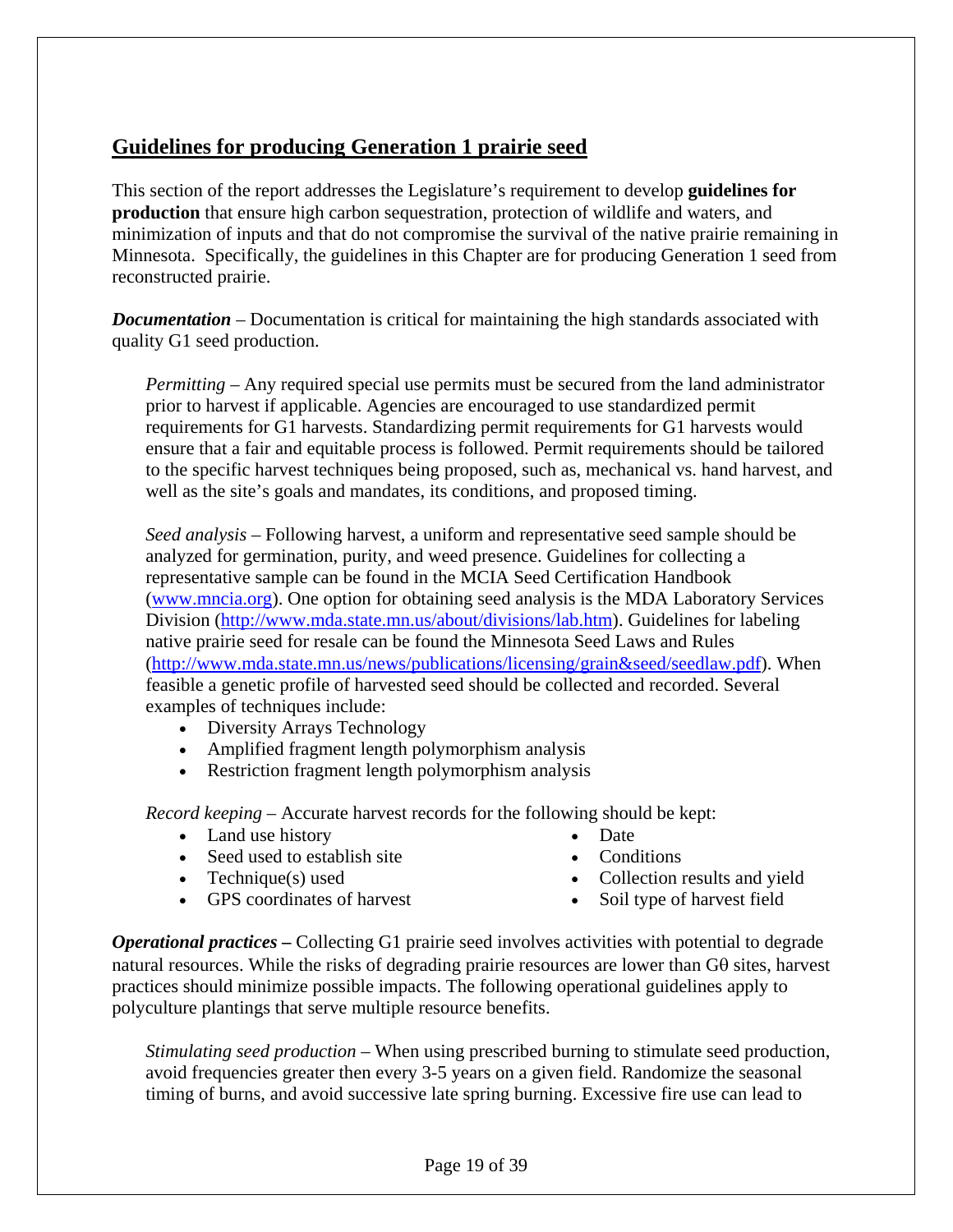changes in species composition, diversity of a native prairie, and adversely impact invertebrate populations. Grazing techniques to stimulate seed production should be short duration, seasonally randomized, and allow plants to rebound in order to protect native plant diversity. More information on conservation grazing can be found at [www.mda.state.mn.us/protecting/conservation/grazing.htm.](http://www.mda.state.mn.us/protecting/conservation/grazing.htm) Avoid prescribed haying to stimulate seed production at frequencies greater than every 3 years on a given field. Artificial or commercial fertilizing should be avoided on G1 seed production areas. Fertilizer may shift which plants express themselves and thereby alter genetics being selected. Artificial fertilizer may also add to nutrient runoff. Consider using native legumes and inoculating with appropriate rhizobia if necessary.

*Seed collection protocols –* Collecting seed from a diverse polyculture planting requires plant identification skills and knowledge of proper harvest procedures. For example, harvest equipment with wide cutting heads should be kept well above the ground surface to avoid "scalping." Harvest personal must also analyze recent precipitation's impacts to ground conditions, assuring that no rutting will take place. Ensure seed collectors and handlers are qualified and have the necessary competencies to carryout harvest operations. Reducing frequency of large mechanized harvests will help minimize impacts to conservative seed producing and disturbance sensitive species. Harvests should also be staggered within a growing season to obtain the broadest spectrum of species possible. Staggering the collection of a single species across a 2-week period may also be helpfully in capturing more genetic variation. Making collections from the center of a field when possible will help avoid contamination from adjoining lands.

*Weed management on G1 harvest sites –* Minimize broad herbicide application techniques, or use of non-selective herbicides. Use weed free mulch and cover crops (if necessary) during establishment of G1 production sites to alleviate future weed problems.

*Managing invasive species risks –* Design and implement seed harvesting activities to reduce pathways for the introduction or spread of invasive species. Movement of equipment, organisms, and organic and inorganic material, are all potential pathways. Each of these pathways must be considered and addressed to reduce risk associated with invasive species movement. Seed collections should not take place in locations with known invasive plant populations. Practitioners should ensure that invasive species, particularly those that are noxious weeds, are not making their way into seed collections. Complete listings of prohibited and noxious weeds can be found at <http://files.dnr.state.mn.us/eco/invasives/weedlist.pdf>. Further guidance is provided in MNDNR Operational Order 113 - Invasive Species [http://files.dnr.state.mn.us/assistance/grants/habitat/heritage/oporder\\_113.pdf](http://files.dnr.state.mn.us/assistance/grants/habitat/heritage/oporder_113.pdf)

*Common Prairie invasives –* The following is a partial list of invasives to avoid in a prairie seed harvest. More information on terrestrial invasive species can be found at <http://www.dnr.state.mn.us/invasives/terrestrialplants/index.html>.

- Birdsfoot trefoil
- Canada thistle
- Purple crown vetch
- Leafy spurge
- Queen Ann's lace
- Reed canary grass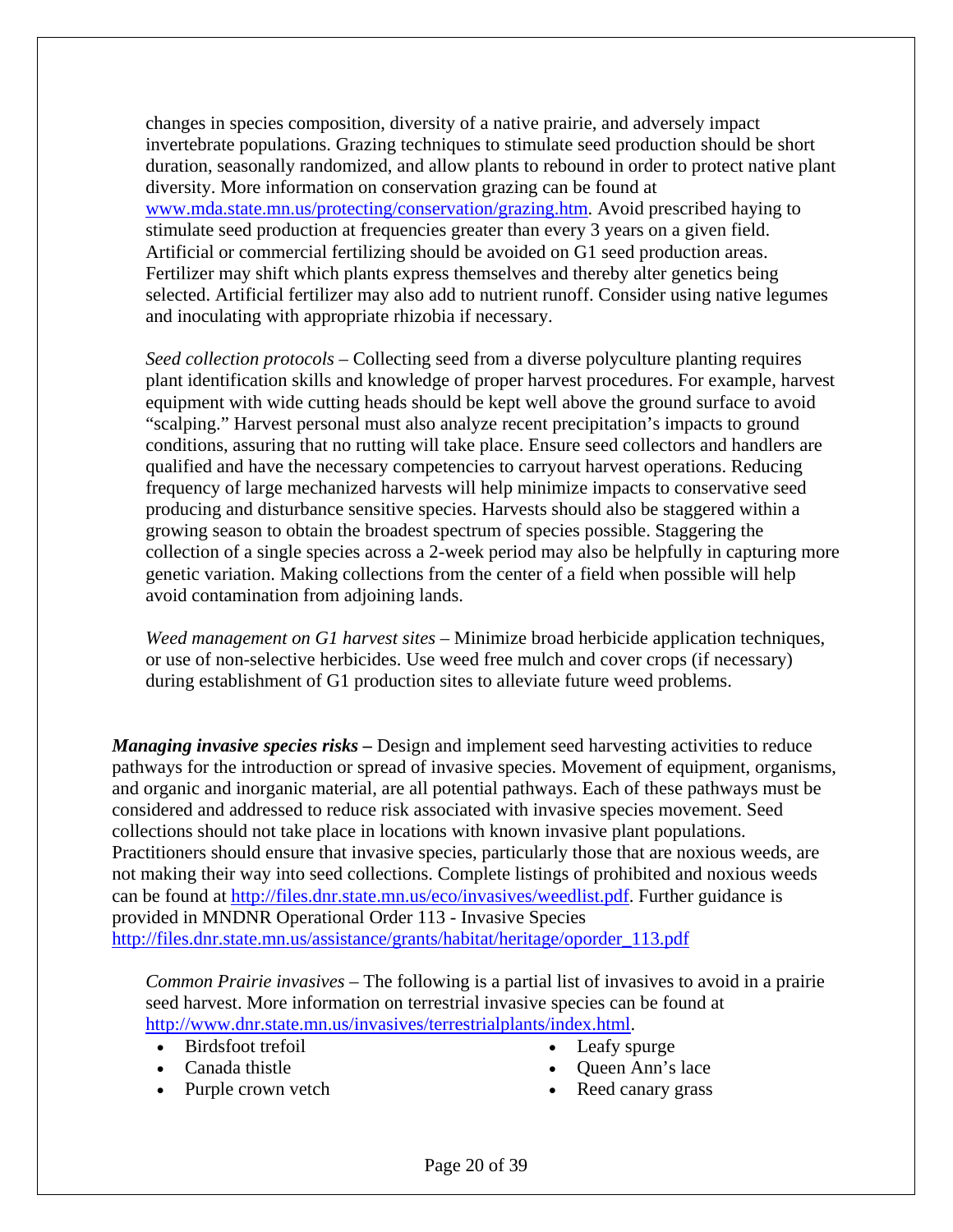- Smooth brome grass
- Wild parsnip
- Spotted knapweed
- White & yellow sweet clover

*MN seed Laws and Rules –* Practitioners harvesting their own seed should obtain a seed analysis. One option for obtaining seed analysis is the MDA Laboratory Services Division (<http://www.mda.state.mn.us/about/divisions/lab.htm>). All prairie reconstruction practitioners should follow Minnesota Seed and Noxious Weed Laws.

 $\triangleright$  Minnesota Seed Law – MN Statutes, Sections 21.80 – 21.92 http://www.revisor.leg.state.mn.us/bin/getpub.php?pubtype=STAT\_CHAP&year=20 07&section=21#stat.21.80.0

Minnesota seed law forbids selling seed containing the following "prohibited noxious weeds":

- Bull thistle
- Canada thistle
- Musk thistle
- Perennial sow thistle
- Plumeless thistle
- Field bindweed
- Hemp
- Leafy spurge
- Perennial peppergrass
- Russian knapweed

 $\triangleright$  Minnesota Noxious Weed Law – Minnesota Statutes, sections 18.75 to 18.88 and Minnesota Rules, parts 1505.0730 to 1505.0760 http://www.revisor.leg.state.mn.us/bin/getpub.php?pubtype=STAT\_CHAP&year=20 07&section=18#stat.18.75.0

*Sanitation protocols* – Before arriving and leaving a harvest site, inspect for and remove all visible plants, seeds, mud, soil, and animals from equipment, animals, and persons.

- Combines and mechanized machinery:
	- o Before leaving harvest site: remove or open heads and clean, open any trap doors and run machine until the loose material is removed.
	- o Before entering new harvest site: select an area with access to water and a surface where material can be swept up and disposed of properly. Open all access doors, traps, and elevators and run the machine until loose material is all removed. Use high-pressure water to dislodge remaining debris.
- Seed processing equipment:
	- o Between drying, cleaning, and bagging different lots of seed, disassemble equipment and sweep out or vacuum any remaining material.
- Dispose of unwanted seeds and debris in a manner that prevents contamination of other seed sources, or introduction to unintended sites.
- If livestock are entering site, "flush" them with clean material by feeding livestock weed free forage in an offsite location for two weeks prior to entering a potential Gθ harvest site.

*Natural and cultural resource protection –* Public G1 harvest sites may also serve other natural and cultural resource functions. Avoid public sites established for natural and cultural resource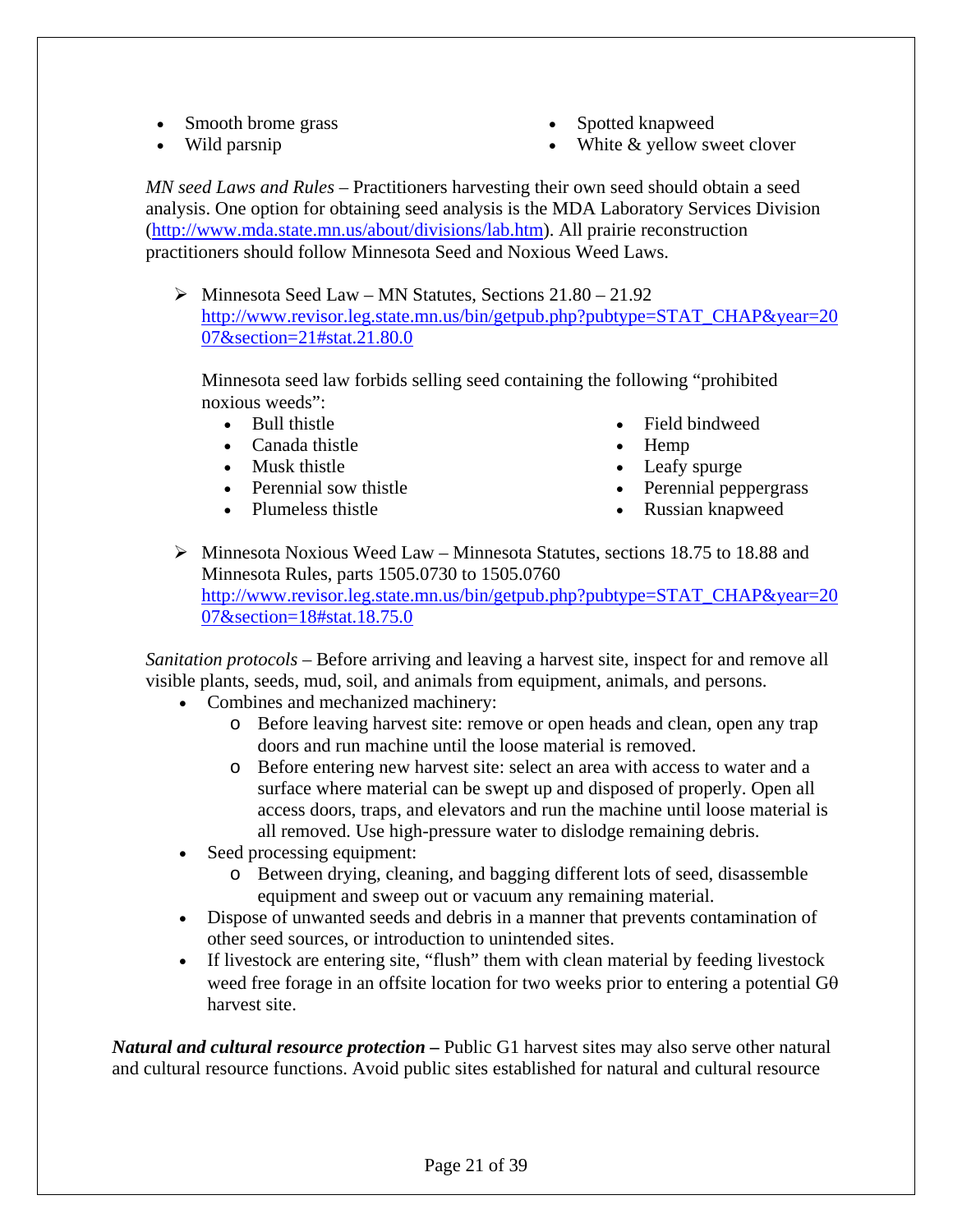protection and recreation that are not conducive to high volume seed harvesting. The following guidelines apply to polyculture plantings that serve multiple resource benefits.

*Natural resource protection –* Applying the operational guidelines above will help minimize harvesting disturbance to plant communities and wildlife species on G1 harvest sites with occurrences of rare plants and animals. Reference the Wisconsin DNR protocols for reducing incidental taking of rare plants and animals. For more information on Wisconsin DNR taking protocols see [http://dnr.wi.gov/org/land/er/take/Grassland Savanna](http://dnr.wi.gov/org/land/er/take/Grassland Savanna Protocol.htm)  [Protocol.htm.](http://dnr.wi.gov/org/land/er/take/Grassland Savanna Protocol.htm) The following features should be buffered from concentrated harvest activities:

- Known listed plant species occurrences
- Areas providing critical habitat for Species in Greatest Conservation Need, where harvest activities jeopardize the species
- Sensitive riparian zones
- Native prairies

*Cultural resource protection –* G1 harvest activities should minimize conflicts with cultural resources, historical features, and related recreation opportunities and buffer them from concentrated collection activities. This includes such resources within State Parks or Trails, Wildlife Management Areas, and historic Native American sites.

## **Recommended incentives resulting in the production of Generation 1 prairie seed**

This section of the report addresses the Legislature's requirement to develop **recommendations for incentives** that will result in the production of native prairie seeds of a local eco-type. Specifically, this Chapter provides a list of potential recommendations for incentives for producing Generation 1 seed from reconstructed prairie and pertinent information related to these incentives.

*Research* – Support research related to genetics and prairie restoration and reconstruction. An example would be exploring G1 seed production as a monoculture; what are the long-term implications for management and genetics.

*MNDNR initiatives* – Private seed producers may be allowed to collect seed from MNDNR lands (if site-specific mandates so allow) and keep a portion of the seed as compensation for supplying equipment and labor. Private producers may also be allowed to collect seed from MNDNR lands and in exchange for performing site stewardship activities. These collections would have to be consistent with the land administers goals and mandates.

### *Influence demand by agencies –*

*MNDNR* – The Minnesota DNR can influence the demand for G1 seed by becoming a consistent and reliable customer for high quality prairie seed. When purchasing prairie seed the MNDNR could demand source-identified seed from appropriate Ecotype Regions. Through an interdisciplinary reconstruction plan the MNDNR could outline long term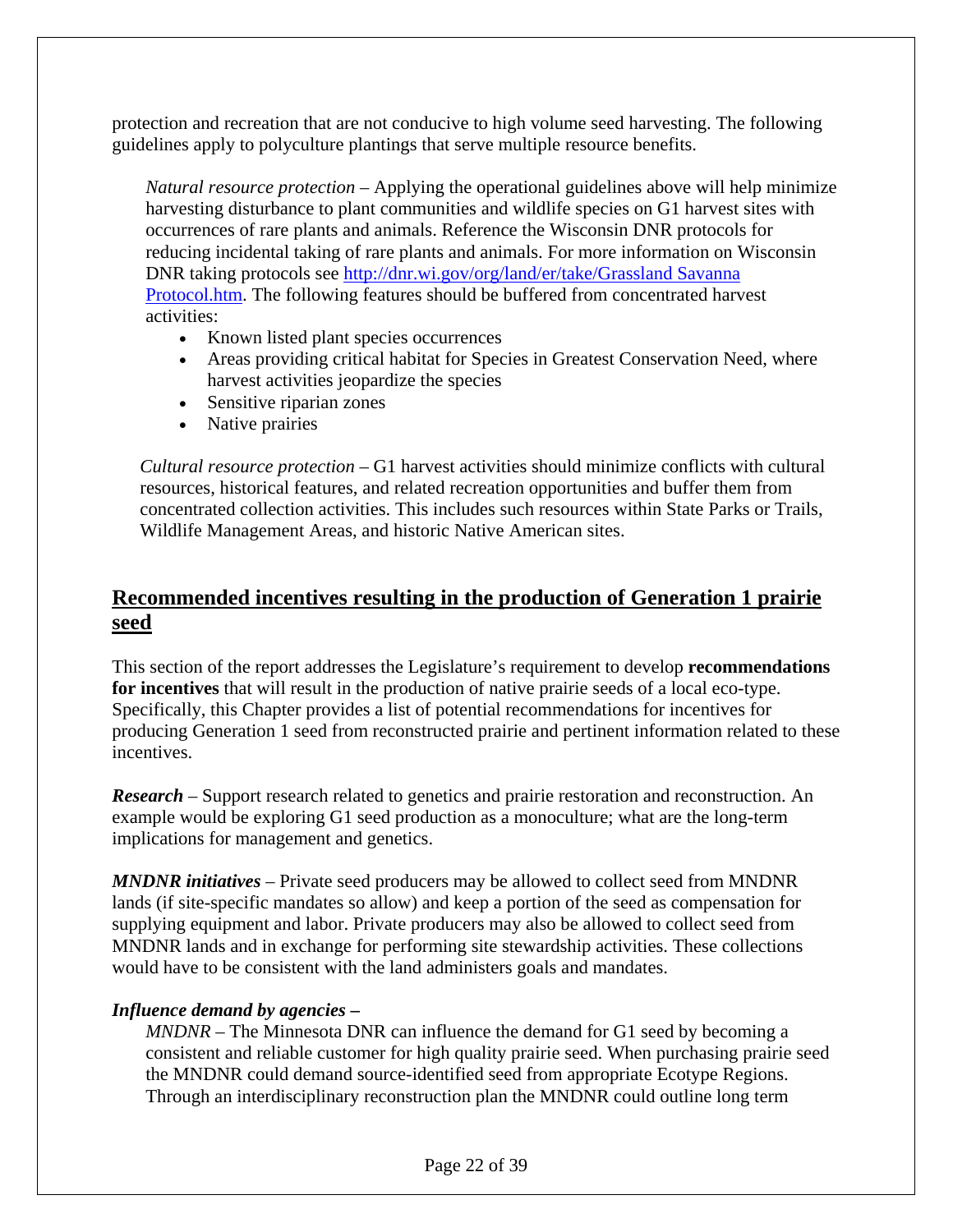reconstruction needs, clarifying future demand for seed. MNDNR would need to have clear expectations for quality of purchased seed, monitor and enforce those expectations, and develop funds for premium seed. The MNDNR might also develop a purpose driven seed selection matrix to guide decisions on when and where to use  $G\theta$ ,  $G1$ , or later generations.

*USDA/NRCS –* Farm Bill programs administered through the U.S. Department of Agriculture (USDA) and its Natural Resource Conservation Service (NRCS) are the largest consumers of prairie seed. The volume of seed purchased for Farm Bill programs substantially impacts the market. Modifying USDA seed purchase policies, procedures, and practices to promote local ecotype seed would greatly influence demand for quality prairie seed. The NRCS Plant Material Center in Bismarck, ND has currently released 40 varieties of conservation plants. A paper on the NRCS view toward native grass varieties is found in appendix D.

*BWSR –* Along with assistance to Farm Bill program implementation, BWSR administers State programs requiring prairie seed for reconstructions. Enhancing BWSR seed purchase policies, procedures, and practices to promote local ecotype seed could influence demand for quality prairie seed. For example, BWSR is currently working to develop educational materials to promote the use of local seed sources and is promoting an increased use of yellow-tag certified seed for their programs. BWSR's new Native Buffer and Cooperative Weed Management Area grant programs will also require the use of local sources of seed and will work within the framework of the guidelines recommended in this document.

*MN DOT –* Modifying MN DOT seed purchase policies, procedures, and practices to promote local ecotype seed would greatly influence demand for quality prairie seed. An example would be separating prairie reconstruction contracts from general road construction in highway projects, similar to Iowa DOT. Currently MN DOT is the largest user and promoter of source-identified seed in Minnesota.

*USFWS –* Modifying U.S. Fish and Wildlife Service (USFWS) seed purchase policies, procedures, and practices to promote local ecotype seed would greatly influence demand for quality prairie seed.

*Influence supply –* The current capacity to supply prairie seeds from each Ecotype Region is not known. Anticipating an increased demand for source-identified local seed, correspondingly supply will also need to increase. One method may be to direct compensation to potential growers for reconstructing prairie that will produce prairie seed. An example would be MDA's Native Grasses and Wildflower Seed Production Incentive Loan Program for startup seed producers (MN Statute 17.231

http://ros.leg.mn/bin/getpub.php?pubtype=STAT\_CHAP&year=2007&section=17#stat.17.231.0). This MDA program is not currently funded. Another obstacle limiting the supply of source-identified local seed is the profitability of certified seed, or "yellow tag" seed. With limited demand for certified seed, many producers cannot justify the added cost. Reducing the producer costs for participating in the "yellow tag program" may help with initial supply issues.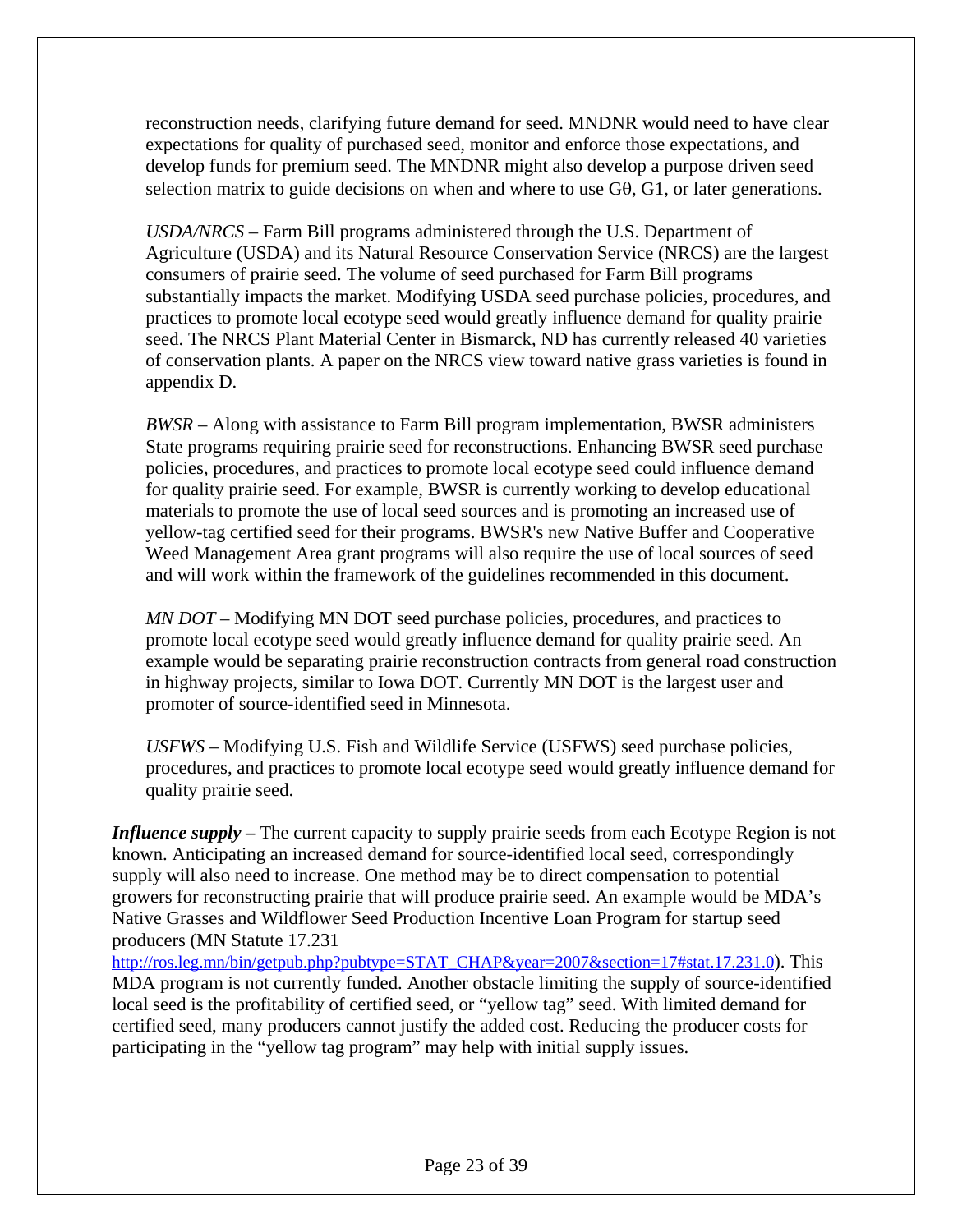*Influencing market exchange –* Reconstructing a prairie for G1 seed production also has terrestrial carbon sequestration benefits. Capturing this dual benefit with carbon credits may provide an additional incentive for establishing and producing G1 prairie seed. Eliminating possible fraud in the seed market would also improve consumer confidence in purchasing seed. An example would be developing and providing MCIA genetic profiling tools to enhance monitoring and enforcement of seed production regulations. The market can also supply seeds at a lower cost if there is consistency in species being demanded. If purchasers of prairie seed mixes agreed upon lists of species commonly used by all buyers, it becomes more economical feasible for producers to answer those demands.

*Educational materials* – Currently, very few tools are available for guiding production of G1 prairie seed. Providing educational materials to potential seed producers could help ensure sustainable seed harvest while encouraging multiple resource benefits. Educational materials could be tailored for audiences such as Federal and State agencies, LGU's, NGO's, and private seed producers. Educational outreach could also include improving awareness of prairie reconstruction guidelines among the general public. An example would be developing lists of appropriate species and communities for prairie reconstructions by each Ecotype Region.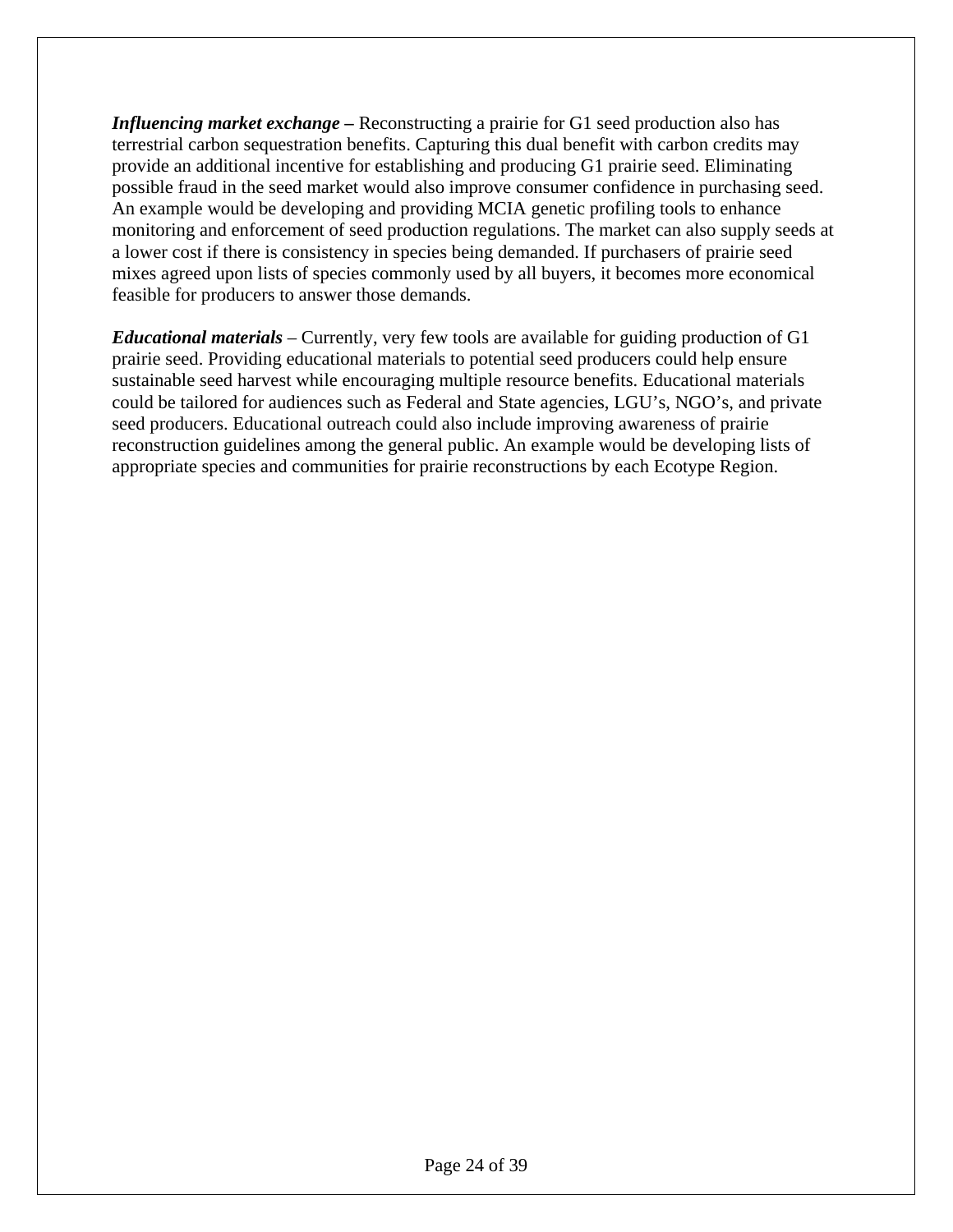## **Chapter 3. Reconstructing Prairie that could serve Clean Energy needs**

Prior to European settlement, more than 18 million acres of prairie covered Minnesota. Our prairie lands were part of the largest ecosystem in North America, which stretched from Canada to Mexico and from the Rockies to Indiana. With its fertile soil, nutritious grasses and aura of possibility, prairie became the basis for an agricultural empire. Today, less than one percent of Minnesota's native prairie remains. The near elimination of native prairie has inspired many efforts to protect remaining parcels and to reconstruct prairies with native species for multiple conservation values. With a growing need to find renewable energy sources, an eye has been turned toward the sustainable and productive nature of prairie systems. Using native prairie species for Clean Energy production may provide an opportunity to link conserving natural resources, providing outdoor recreation, and promoting sustainable commercial use of natural resources. The criteria and guidelines below are designed to help prairie managers through the process of reconstructing prairie that could one day serve Clean Energy needs.

## **Criteria for identifying lands for Reconstructing Prairie that could serve Clean Energy needs**

This section of the report addresses the Legislature's requirement to develop **criteria to identify** public and private marginal lands for restored prairies that could be used to produce Clean Energy. Specifically, the criteria in this Chapter are for identifying lands for **reconstructing prairies** that could serve multiple purposes, including production of biomass **for Clean Energy needs**.

*Land administrator goals and mandates* – In the process of identifying lands for prairie reconstruction that could serve Clean Energy needs one must consider the land administrator's management goals, particularly agency owned lands. Federal and State laws guide many land administrators, bounding the permissible activities on those lands. Other public land managers may have program policies directed at protecting the public benefits of those lands. Examples of prairie values associated with different management goals are:

- Wildlife habitat
- Rare or Endangered element protection
- Public recreation
- Cultural resource protection
- Water quality
- Ecological resource value
- Perennial or permanent vegetative cover
- Production of prairie seed

Prairie reconstruction practitioners should strive to find mutual benefits between prairie reconstruction for Clean Energy and a land administrator's goals.

*Native prairie* – Sites for prairie reconstruction that could serve Clean Energy needs should not be native prairie, or negatively impact a native prairie.

*Opportunity for multiple environmental benefits –* If strategically planned, reconstructed prairies can provide a multitude of environmental services, including Clean Energy functions.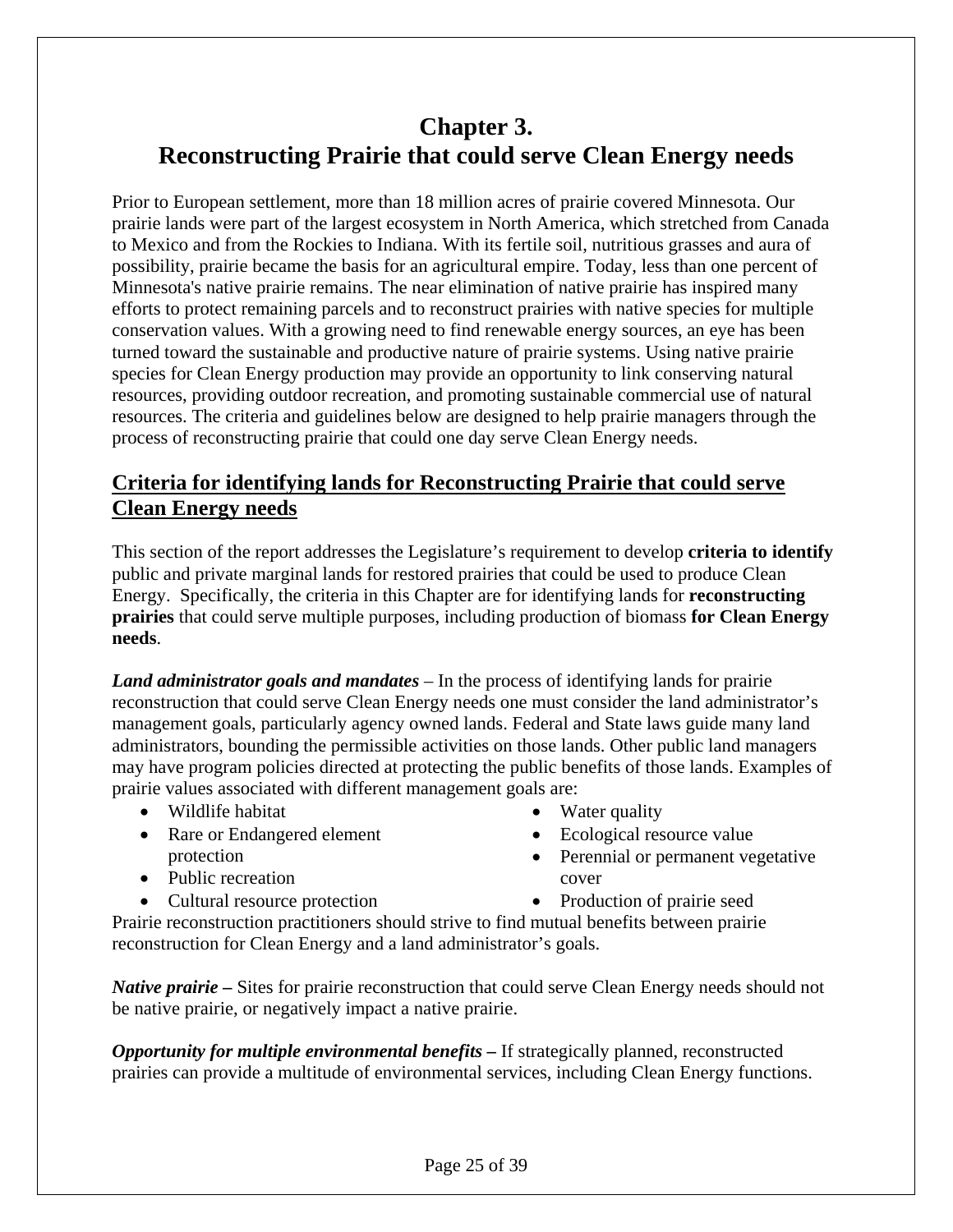Reconstruction sites should be selected to include opportunity for buffering native prairies, terrestrial carbon sequestration, protection of wildlife and water, and improved soil management.

*Flexibility and feasibility –* Ideally located prairie reconstructions should lend themselves to a variety of utilities and functions.

*Alternative functions –* Locations with opportunities for sustainable haying or grazing could add valuable utility and possible management options to a reconstructed prairie. Reconstructions established with  $G\theta$  seed sources could also serve as future G1 production areas.

*Feasibility –* Reconstructions may need to meet a minimum threshold for acreage before being considered feasible for some Clean Energy needs. Proximity to potential Clean Energy outlets must be considered. For example, a 5-acre site greater than 50 miles from a Clean Energy facility may not meet cost/benefit ratios established by the industry. While the industry and regulatory authorities may dictate placement of Clean Energy facilities, industrial volume water supply should be considered. It may be impractical to locate substantial Clean Energy reconstructions in areas lacking sufficient and sustainable water supply.

#### *Geography, soil, and Native Plant Community considerations –*

*Ecotype Regions* – The Ecotype Region for a potential reconstruction and the natural distribution range of the species being propagated should match. Soil characteristics of a reconstruction site should also match those of the species being propagated. Matching soil characteristics will help ensure successful establishment and long-term survival of restored prairies. Using the "Field Guide to the Native Plant Communities of Minnesota -The Prairie Parkland and Tallgrass Aspen Parklands Provinces" will help determine if the soil characteristics of a potential reconstruction site are similar to those of the NPC class or species being propagated [\(http://www.dnr.state.mn.us/npc/index.html\)](http://www.dnr.state.mn.us/npc/index.html). If possible projects should be delayed until appropriate seed sources are available. Erosive sites can be seeded with an annual cover crop until seed can be obtained.

*Soils* – Sites with highly erosive soils may not sustain heavy mechanical harvesting equipment and therefore are not ideal for large-scale production. For biomass production, determine soil fertility (nutrient rich or poor) to indicate productivity of potential prairie reconstructions. Use knowledge of past land usage to help determine site suitability for prairie reconstruction. For instance, former agricultural lands with herbicide carryover may impact a site's ability to grow certain plants. Examples of these herbicides are Alachlor (Lasso), Atrazine, and Imazethapyr (Pursuit).

#### *Operational criteria –*

*Stimulating seed production –* Techniques such as prescribed burning or grazing are common accepted practices for stimulating production and maintaining restored prairies. Ideal reconstruction sites should be feasible to prescribe burned, or grazed in a timely manner.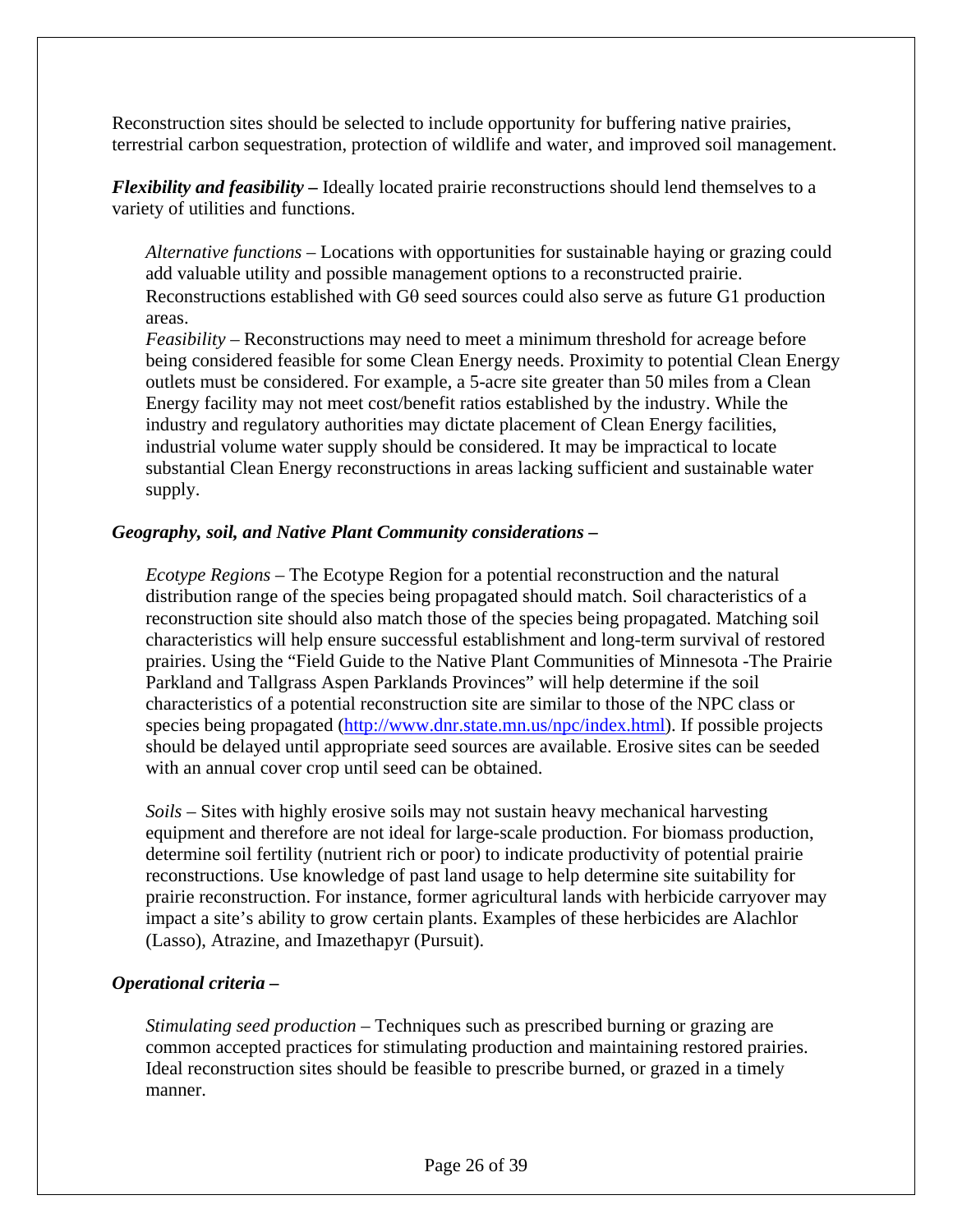*Accessibility* – Accessibility with equipment will be critical for operational uses that utilize typical farm machinery. Ideal reconstructions, that could serve Clean Energy uses, should have minimal prohibitive characteristics such as rocks, slope, wet or sensitive soils.

## **Guidelines for Reconstructing Prairie that could serve Clean Energy needs**

This section of the report addresses the Legislature's requirement to develop **guidelines for production** that ensure high carbon sequestration, protection of wildlife and waters, and minimization of inputs and that do not compromise the survival of the native prairie remaining in Minnesota. Specifically, the guidelines in this Chapter are for **reconstructing prairies** that could serve multiple purposes, including production of biomass **for Clean Energy needs**.

*Documentation* – Documentation is critical for long-term maintenance and management of a prairie reconstruction. For instance, a Clean Energy reconstruction could never later convert to G1 seed production without adequate records related to seed sources and historical land use.

*Permitting –* Any special use permits should be secured from the land administrator prior to harvesting reconstructed prairies if applicable. Agencies are encouraged to use standardized permit requirements for Clean Energy harvests. Standardizing permit requirements for Clean Energy harvests will ensure a fair and equitable process. Permit requirements should be tailored to the specific harvest type being proposed.

*Record keeping –* Accurate seeding records for the following should be kept:

- Land use history
- Seed used to establish site
- Seeding methods used
- GPS coordinates of harvest
- Date of seeding
- Conditions during seeding
- Soil type of harvest field

*Operational practices –* Guidelines below offer considerations for establishing and assisting a reconstructed prairie through its juvenile years. A good reference produced by the MNDNR is [http://files.dnr.state.mn.us/assistance/backyard/prairierestoration/goingnative.pdf.](http://files.dnr.state.mn.us/assistance/backyard/prairierestoration/goingnative.pdf)

*Establishment –* Establishing diverse prairie reconstruction starts with a good seed source. Seed sources for reconstructions should originate from within the same Ecotype Region as the planting. Using seed certified by MCIA for purchases made off the market will assure origin and quality are known. Use the following the guidelines below to help ensure successful prairie establishment.

- Control weeds on-site prior to seeding, it is much easier to control weeds beforehand.
- Seeds should also match the soil properties of the reconstruction site. Reconstructions may have varying soil types and require application of different seed mixes to the different soil types, often called a "sculptured" seeding.
- Whenever practical, prairie reconstruction practitioners should strive for the highest diversity of native species possible.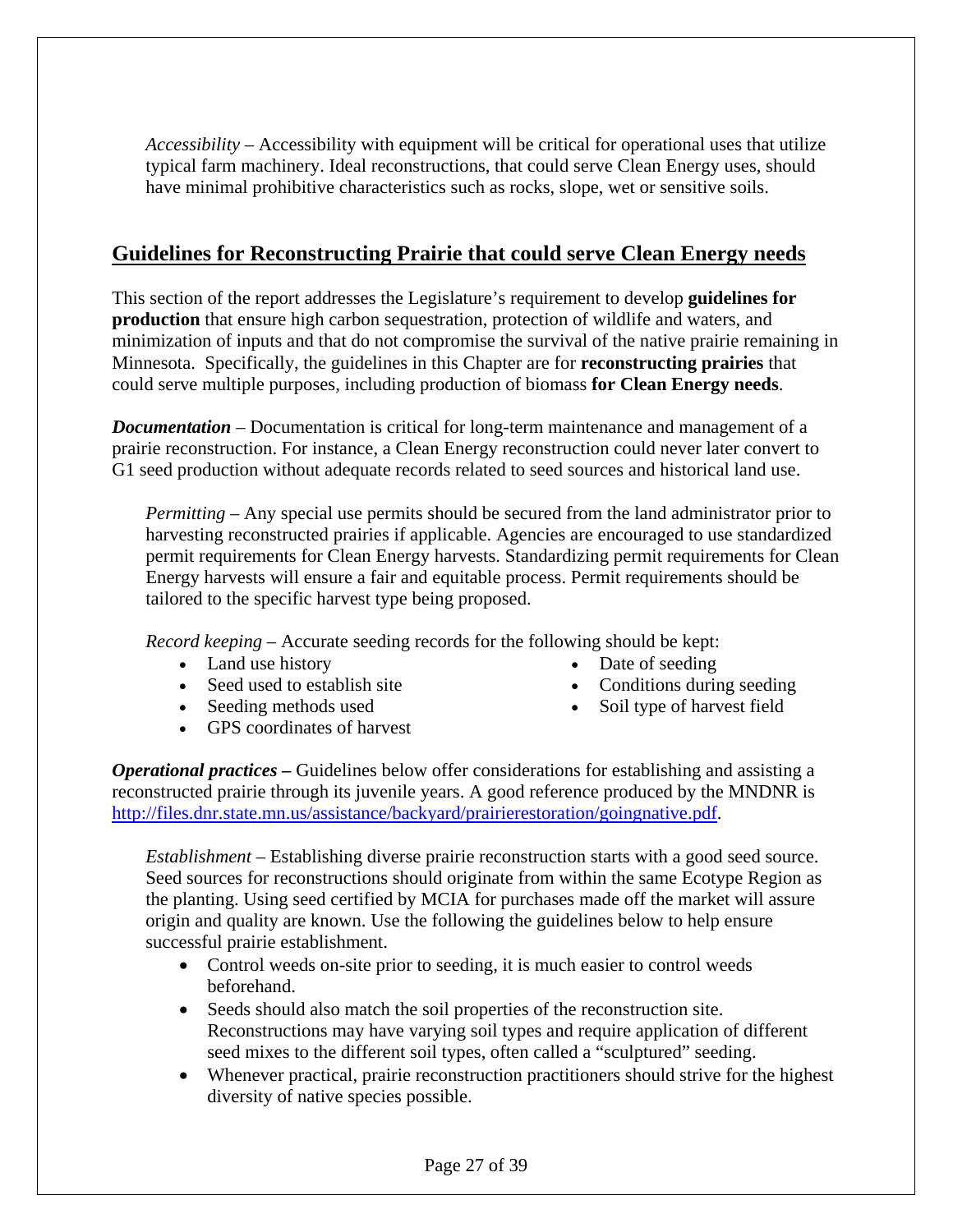- Use a seed rate that applies approximately 10 pounds pure live seed per acre.
- Regardless of seeding techniques use (drilling or broadcasting), make sure to have good soil to seed contact. Broadcasting may require mechanical seed incorporation such as harrowing or using a roller. A good rule of thumb for planting depth is to plant seeds as deep as the seed's thickness itself.
- Use weed free mulch if required, and if cover crops are needed avoid those that are considered invasive.
- Do not fertilize new reconstructions, native species do not require fertilizer, only weed species will benefit from additional nutrients. Using legumes and inoculating soils with appropriate rhizobia will provide sufficient nitrogen to system.

*Post-seeding management* – Although an established prairie is low-maintenance, that does not mean *no* maintenance. Especially in the first three to five years, as the prairie is becoming established, some careful attention is required. Timely mowing and spot treatments of competitive plants may be required in these early establishment years. Once established, the long-term strategy should be to maintain or enhance the diversity of a reconstruction over time. Maintaining diversity over time requires an Integrated Pest Management plan that incorporates biological, mechanical, and chemical control options. Minimize broad herbicide application techniques and use of non-selective herbicides. Haying and grazing can be useful management tools; well-planned harvests for Clean Energy could provide the same management benefits.

*Harvest –* The following guidelines are a summary of recommendations found in "*MNDNR Recommendations for Best Management Practices [BMPs] for RIM Clean Energy Production and Harvest".* These guidelines assume that using reconstructed prairies for Clean Energy will involve harvesting plants as a biomass feedstock.

- To reduce impacts to wildlife species, harvest bioenergy feedstock outside of nesting and brood-rearing seasons (defined as April 15-August 1). Harvesting in late fall, winter, or early spring also allows translocation of nutrients back into roots and less moisture in the feedstock
- A minimum of 4-inch stubble height should be maintained. Taller stubble can provide greater habitat value, however, leaving unharvested areas can mitigate this. Taller stubble heights can also improve soil moisture by catching snow, and provide shading to reduce evaporative loss of spring rains.
- Leaving portions of fields unharvested can provide winter habitat for wildlife such as resident game birds and prairie invertebrates, and spring nesting for a variety of game birds, waterfowl, and grassland songbirds. Leaving portion of fields unharvested each year can also serve as a biomass reserve in times of drought or other emergencies.
- Fields should be harvested in blocks, rather than strips. Blocks are more efficient for harvesting and transporting and reduce the wildlife predation found with strips.
- In rough terrain, mowing height adjustments should be made to reduce scalping.
- Fields should be harvested when conditions prevent or minimize rutting and soil erosion (harvest on frozen ground or under dry field conditions).
- Harvested biomass should be stored off the reconstructed prairie on areas where desirable vegetation will not be smothered.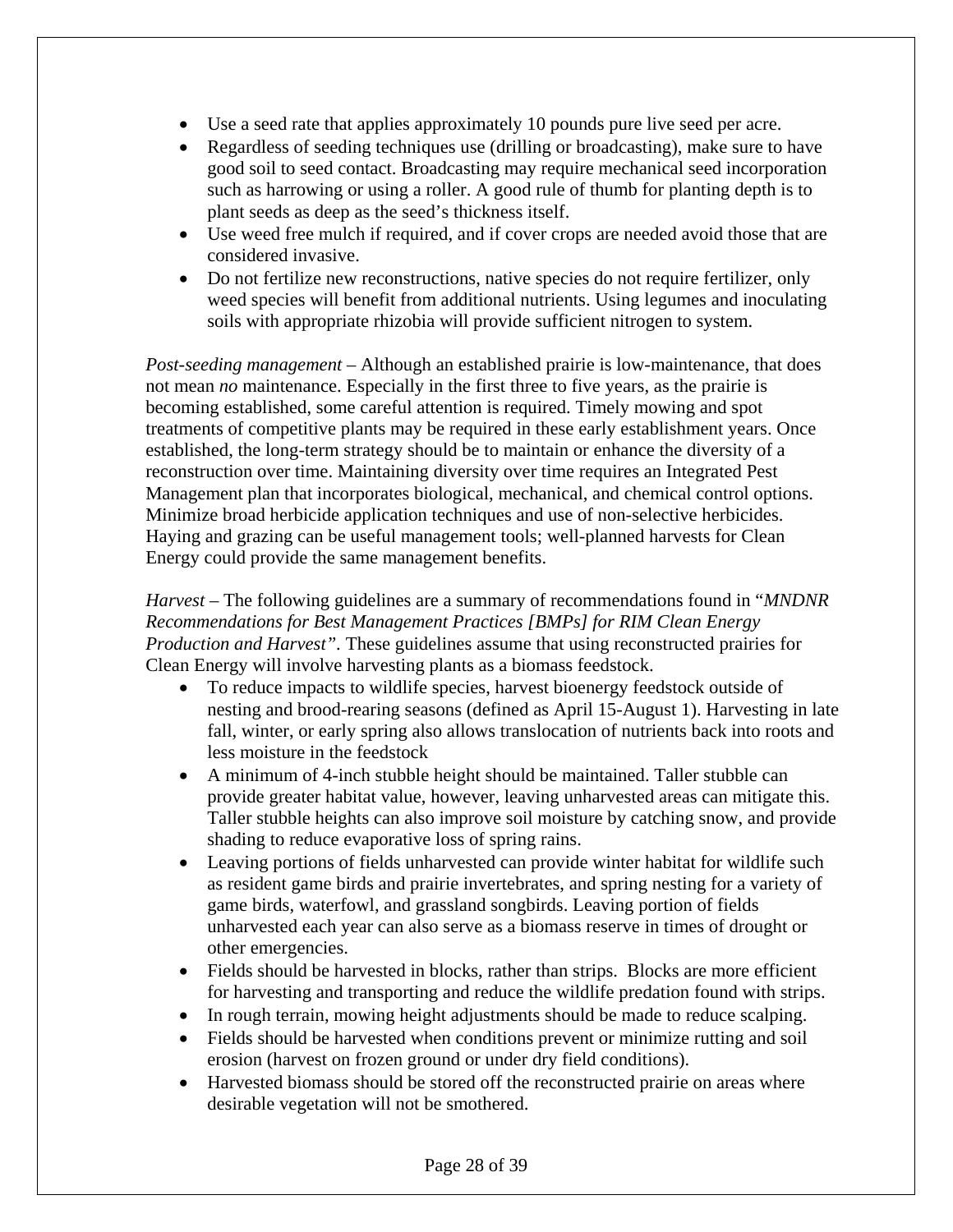• No more than one biomass harvest per year should be done, not including seed harvest.

*Managing invasive species risks –* Many seed harvesting activities are potential pathways for the introduction or spread of invasive species. Movement of equipment, organisms, and organic and inorganic material, are all potential pathways. Each of these pathways must be considered and addressed to reduce risk associated with invasive species movement. The harvesting and transport of biomass has strong potential to be a vector for invasive species movement if precautions are not taken. Information on terrestrial invasive species can be found at [http://www.dnr.state.mn.us/invasives/terrestrialplants/index.html.](http://www.dnr.state.mn.us/invasives/terrestrialplants/index.html) Reconstruction and bioenergy practitioners should ensure that invasive species, particularly those that are noxious weeds, are not making their way into reconstruction and harvest activities.. Complete listings of prohibited and noxious weeds can be found at [http://files.dnr.state.mn.us/eco/invasives/weedlist.pdf.](http://files.dnr.state.mn.us/eco/invasives/weedlist.pdf) Further guidance on managing invasive risks is provided in MNDNR Operational Order 113 - Invasive Species ([http://files.dnr.state.mn.us/assistance/grants/habitat/heritage/oporder\\_113.pdf\)](http://files.dnr.state.mn.us/assistance/grants/habitat/heritage/oporder_113.pdf).

*MN seed Laws and Rules –* Purchasing seed certified by the MCIA will ensure that Minnesota Weed and Seed laws are being adhered to. Practitioners harvesting their own seed should obtain a seed analysis. One option for obtaining seed analysis is the MDA Laboratory Services Division ([http://www.mda.state.mn.us/about/divisions/lab.htm\)](http://www.mda.state.mn.us/about/divisions/lab.htm). All prairie reconstruction practitioners should follow Minnesota Seed and Noxious Weed Laws

 $\triangleright$  Minnesota Seed Law – MN Statutes, Sections 21.80 – 21.92 http://www.revisor.leg.state.mn.us/bin/getpub.php?pubtype=STAT\_CHAP&year=20 07&section=21#stat.21.80.0

Minnesota seed law forbids selling seed containing the following "prohibited noxious weeds":

- Bull thistle
- Canada thistle
- Musk thistle
- Perennial sow thistle
- Plumeless thistle
- Field bindweed
- Hemp
- Leafy spurge
- Perennial peppergrass
- Russian knapweed
- $\triangleright$  Minnesota Noxious Weed Law Minnesota Statutes, sections 18.75 to 18.88 and Minnesota Rules, parts 1505.0730 to 1505.0760 http://www.revisor.leg.state.mn.us/bin/getpub.php?pubtype=STAT\_CHAP&year=20 07&section=18#stat.18.75.0

*Sanitation protocols* – Before arriving and leaving a site, inspect for and remove all visible plants, seeds, mud, soil, and animals from equipment, animals, and persons.

- Equipment / machinery:
	- o Before leaving harvest site: remove heads or attachments and clean, open any trap doors and run machine until the loose material is removed.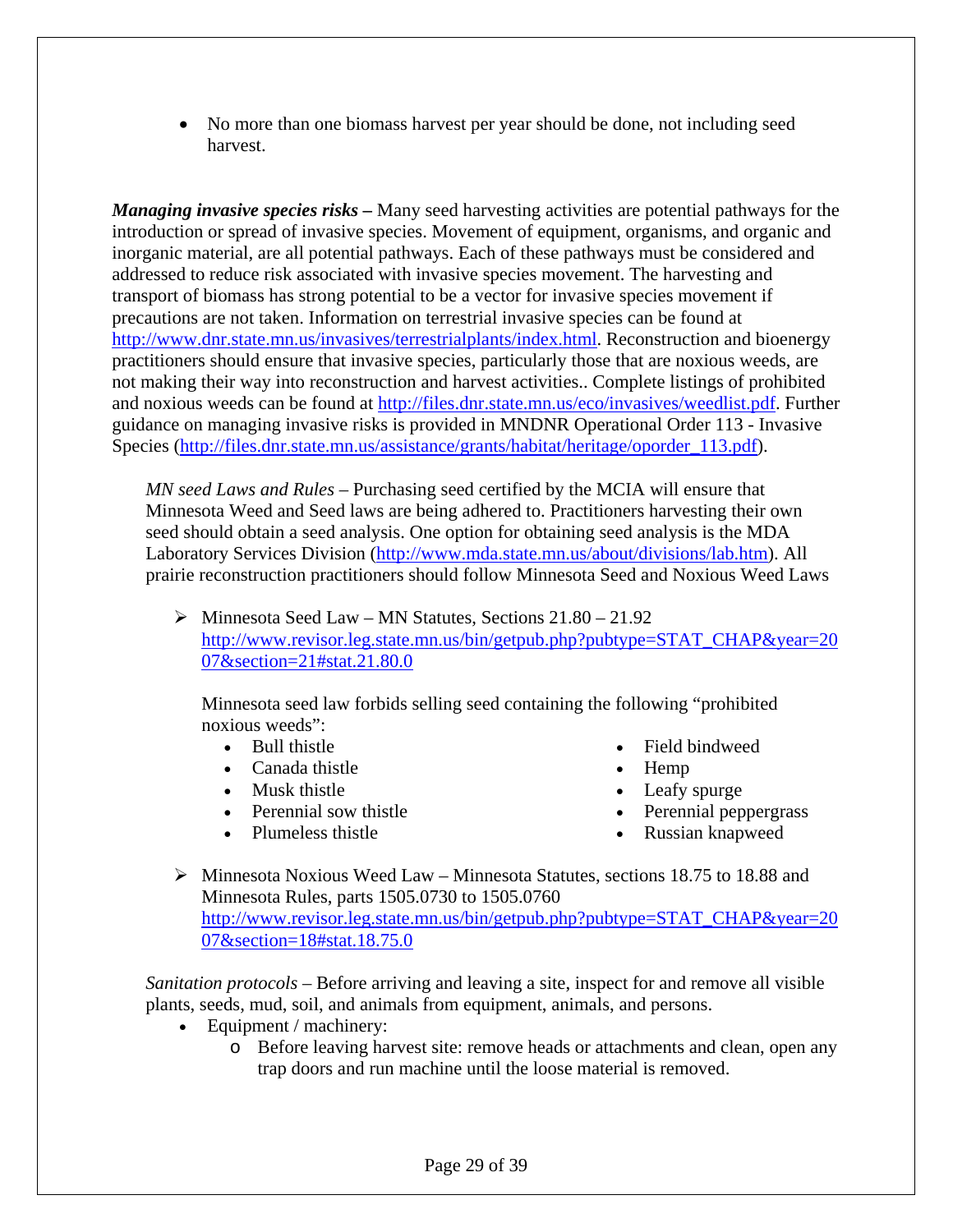- o Before entering new harvest site: select an area with access to water and a surface where material can be swept up and disposed of properly. Open all access doors, traps, and elevators and run the machine until loose material is all removed. Use high-pressure water to dislodge remaining debris.
- Dispose of unwanted seeds and debris in a manner that prevents contamination of other seed sources, or introduction to unintended sites.
- If livestock are entering site, "flush" them with clean material by feeding livestock weed free forage in an offsite location for two weeks prior to entering a potential harvest site.

*Cultural resource protection –* Reconstructed prairies used for Clean Energy may also provide historical feature protection and recreational opportunities. The following guidelines apply to polyculture plantings that serve multiple resource benefits.

*Natural resource protection –* Well-designed and managed prairie reconstructions for Clean Energy are likely to attract grassland wildlife species. Applying the operational guidelines above will help minimize harvesting disturbance to plant communities and wildlife species. Reference the Wisconsin DNR protocols for reducing incidental taking of rare plants and animals. More information on Wisconsin DNR taking protocols see [http://dnr.wi.gov/org/land/er/take/Grassland Savanna Protocol.htm.](http://dnr.wi.gov/org/land/er/take/Grassland Savanna Protocol.htm) The following features should be buffered from concentrated harvest activities:

- Known Federal and State listed species occurrences
- Known occurrences of Species in Greatest Conservation Need
- Riparian zones
- Native prairies

*Cultural resource protection –* Reconstructions for Clean Energy should minimize conflicts with cultural resources, historical features, and related recreation opportunities and buffer them from concentrated collection activities. Examples of these resources are State Parks or Trails, Wildlife Management Areas, and historic Native American sites.

## **Recommended incentives resulting in Reconstructed Prairie that could serve Clean Energy needs**

This section of the report addresses the Legislature's requirement to develop **recommendations for incentives** that will result in the restoration of prairie. Specifically, this Chapter provides a preliminary list of types of potential recommendations for incentives for **reconstructing prairies** that could serve multiple purposes, including production of biomass **for Clean Energy needs**.

*Enhance the economics of Prairie-based Clean Energy -* 

- Increase consumer demand for biomass-based Clean Energy
- Increase available biomass to the Clean Energy industry
- Increase profitability of biomass-based Clean Energy
- Reduce subsidies for competitive energy sources
- Support research to improve biomass-based Clean Energy systems and efficiency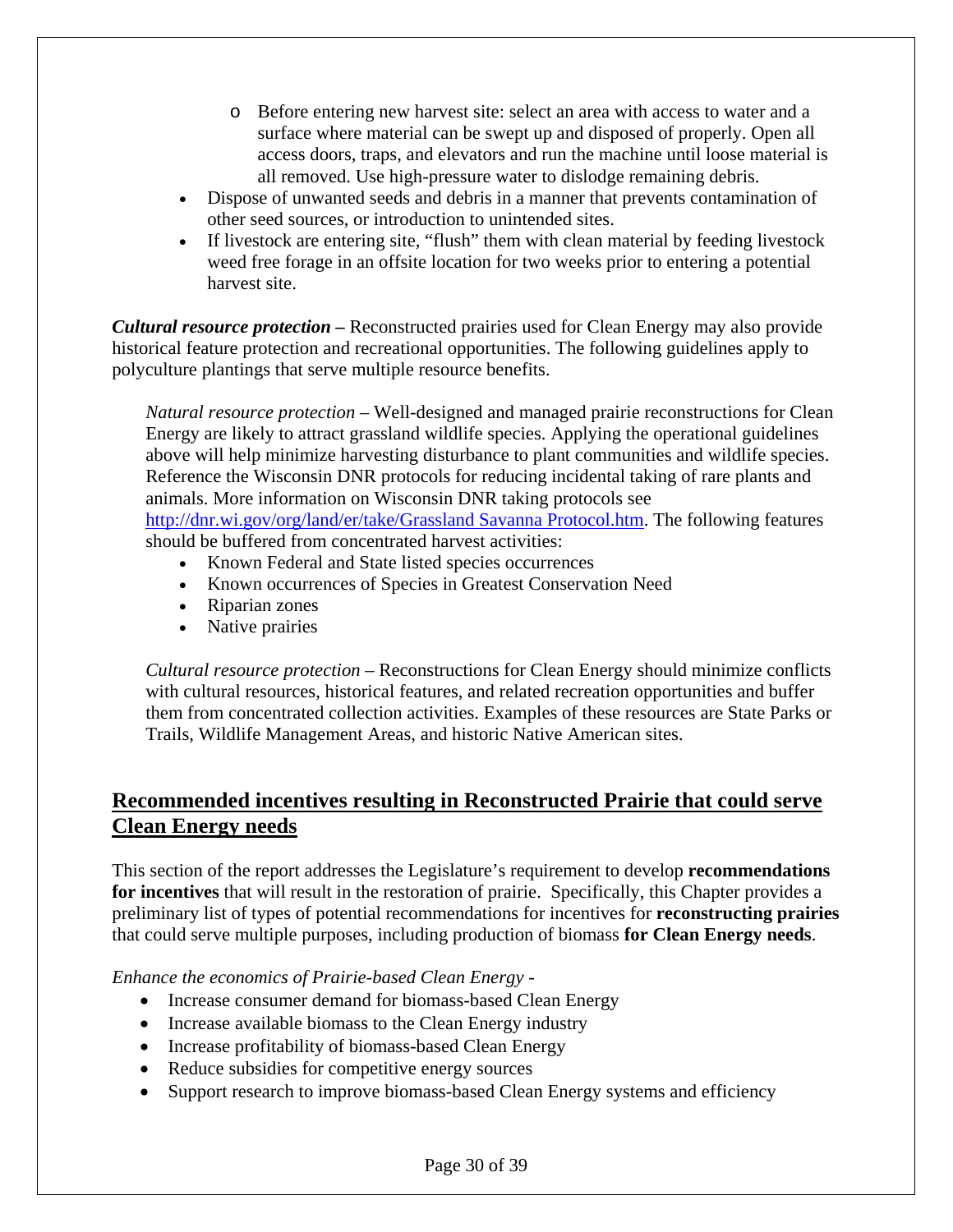*Reduce costs for reconstructed prairie establishment -* 

- Conservation group can cost-share programs that demonstrate innovative ways to combine conservation and Clean Energy.
- Roadsides for Wildlife assistance provides cost-share for prairie establishment, and can assist with costs.
- Reduce property tax classification for reconstructed prairies serving Clean Energy needs.
- Emerging carbon credit programs can offer supplemental funds for prairie seed reconstruction.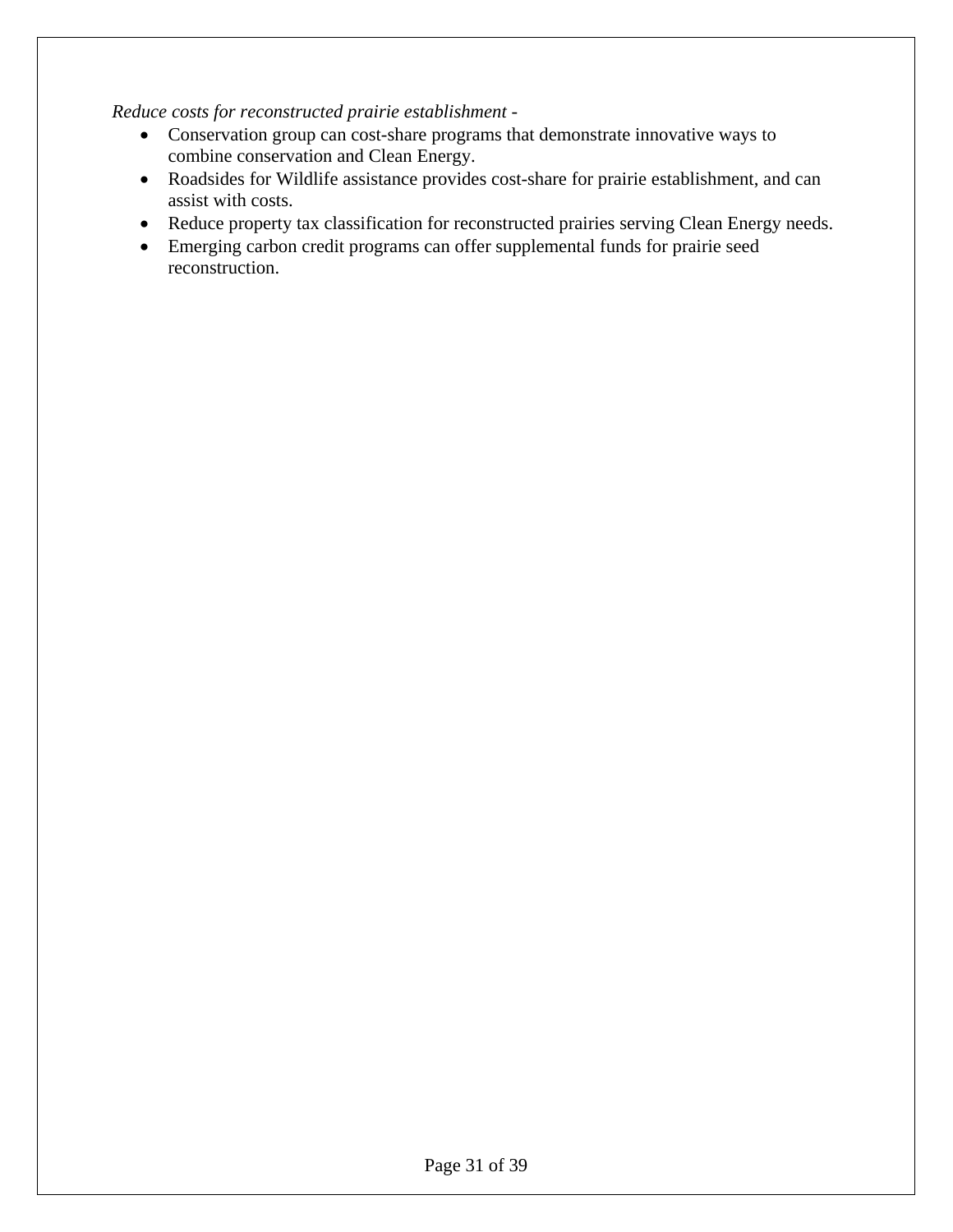## Conclusion

This report marks the end of Phase I of the Prairie Seed Production and BioEnergy Project. It fulfills direction of the 2007 Minnesota Legislature for the outcomes from the Technical Advisory Committee to be reported by December 15, 2007, to the Legislative Finance Chairs on Environment and Natural Resources. Specifically, in response to the Legislation, this report provides a series of criteria to identify lands for prairie seed production and prairie reconstruction, guidelines for achieving multiple benefits while providing for the native prairie seed production, and recommendations for incentives for prairie seed production and prairie reconstruction.

Phase II of this project will utilize the remaining funds appropriated to create plans that explore and test results from Phase I. Testing the results of Phase I will determine feasibility of implementing the criteria, guidelines, and incentives. Applying the criteria and guidelines to a geographical information system (GIS) model may also reveal current and needed seed production capacities in Minnesota. Phase II will work to engage additional partners, such as the University of Minnesota and Federal agencies, actively harvesting or reconstructing prairie. All Prairie Seed Production and BioEnergy project work will be completed by June 30, 2008.

 Phase II of this project will continue to focus on guiding prairie harvesting and reconstruction practices to ensure survival of the native prairie remaining in Minnesota. All work related to prairie seed harvest and replanting must be in concert with the protection and survival of native prairie remaining in Minnesota.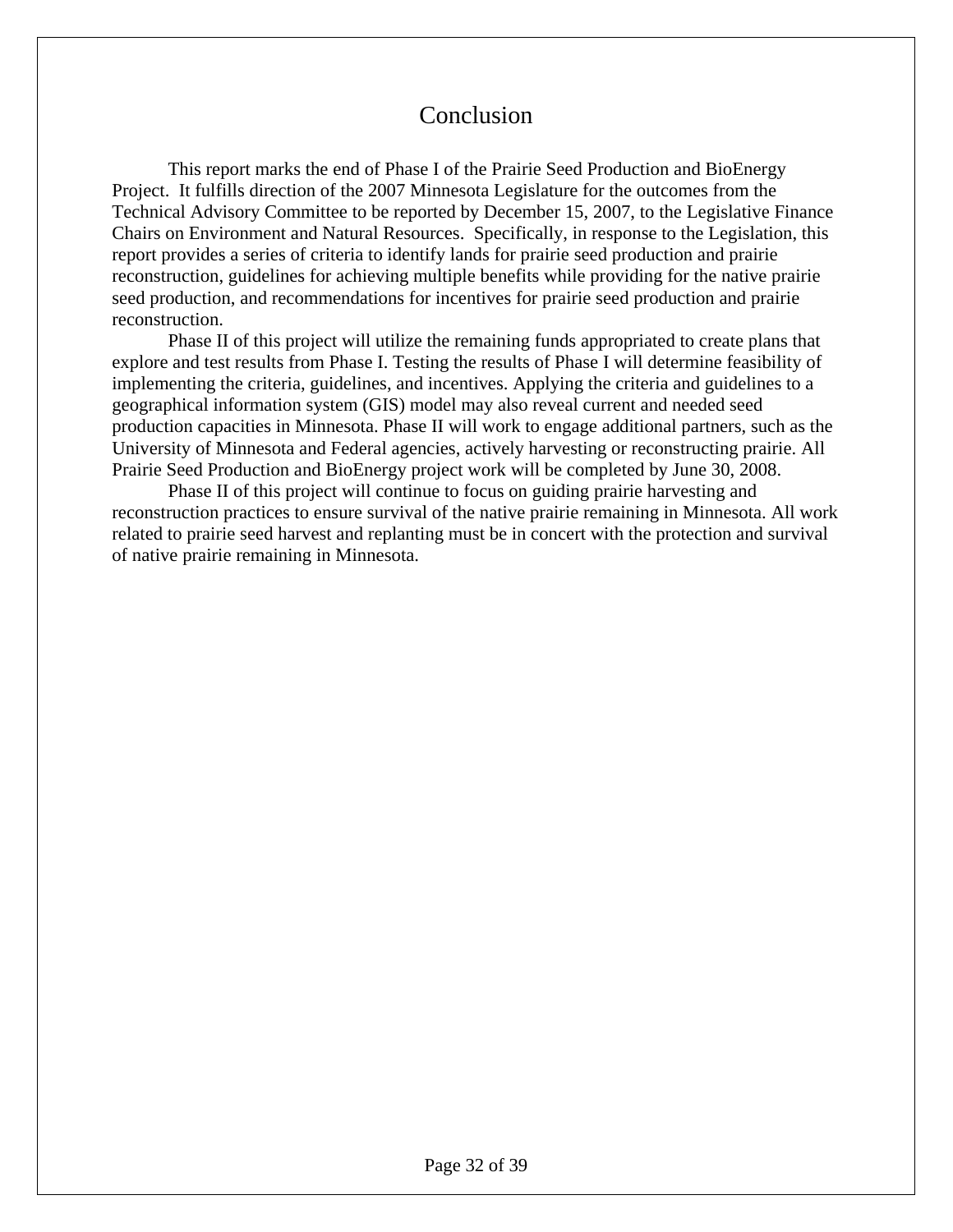### **Appendix A Prairie Definitions MS 84.02, Minnesota Statutes 2007**

#### **84.02 DEFINITIONS.**

 Subdivision 1. **Definitions.** For purposes of this chapter, the terms defined in this section shall have the meanings given them.

 Subd. 2. **Best management practice for native prairie restoration.** "Best management practice for native prairie restoration" means using seeds collected from a native prairie within the same county or within 25 miles of the county's border, but not across the boundary of an ecotype region.

 Subd. 3. **Created grassland.** "Created grassland" means a restoration using seeds or plants with origins outside of the state of Minnesota.

 Subd. 4. **Ecotype region.** "Ecotype region" means the following ecological subsections and counties based on the Department of Natural Resources map, "County Landscape Groupings Based on Ecological Subsections," dated February 15, 2007.

| Ecotype Region                                                                  | Counties or portions thereof:                                                                                          |
|---------------------------------------------------------------------------------|------------------------------------------------------------------------------------------------------------------------|
| Rochester Plateau, Blufflands, and Oak<br>Savanna                               | Houston, Winona, Fillmore, Wabasha,<br>Goodhue, Mower, Freeborn, Steele, Olmsted,<br>Rice, Waseca, Dakota, Dodge       |
| Anoka Sand Plain, Big Woods, and St. Paul<br><b>Baldwin Plains and Moraines</b> | Anoka, Hennepin, Ramsey, Washington,<br>Chisago, Scott, Carver, McLeod, Wright,<br>Benton, Isanti, Le Sueur, Sherburne |
| Inner Coteau and Coteau Moraines                                                | Lincoln, Lyon, Pipestone, Rock, Murray,<br>Nobles, Jackson, Cottonwood                                                 |
| Red River Prairie (South)                                                       | Traverse, Wilkin, Clay, Becker                                                                                         |
| Red River Prairie (North) and Aspen Parklands                                   | Kittson, Roseau, Red Lake, Pennington,<br>Marshall, Clearwater, Mahnomen, Polk,<br>Norman                              |
| Minnesota River Prairie (North)                                                 | Big Stone, Pope, Stevens, Grant, Swift,<br>Chippewa, Meeker, Kandiyohi, Renville, Lac<br>qui Parle, Yellow Medicine    |
| Minnesota River Prairie (South)                                                 | Nicollet, Redwood, Brown, Watonwan,<br>Martin, Faribault, Blue Earth, Sibley                                           |
| Hardwood Hills                                                                  | Douglas, Morrison, Otter Tail, Stearns, Todd                                                                           |

 Subd. 5. **Native prairie.** "Native prairie" means land that has never been plowed where native prairie vegetation originating from the site currently predominates or, if disturbed, is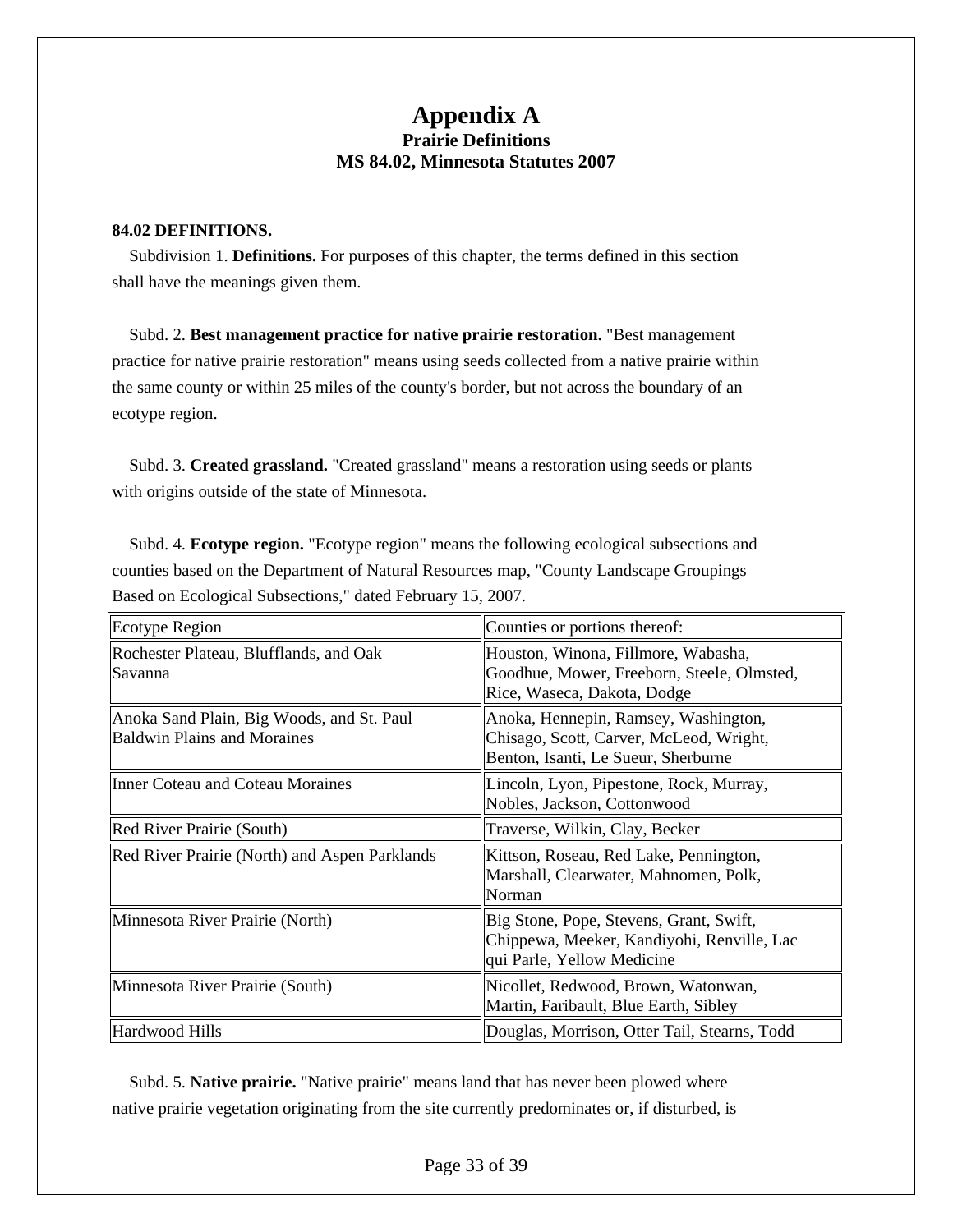predominantly covered with native prairie vegetation that originated from the site. Unbroken pasture land used for livestock grazing can be considered native prairie if it has predominantly native vegetation originating from the site and conservation practices have maintained biological diversity.

 Subd. 6. **Native prairie species of a local ecotype.** "Native prairie species of a local ecotype" means a genetically differentiated population of a species that has at least one trait (morphological, biochemical, fitness, or phenological) that is evolutionarily adapted to local environmental conditions, notably plant competitors, pathogens, pollinators, soil microorganisms, growing season length, climate, hydrology, and soil.

 Subd. 7. **Restored native prairie.** "Restored native prairie" means a restoration using at least 25 representative and biologically diverse native prairie plant species of a local ecotype originating in the same county as the restoration site or within 25 miles of the county's border, but not across the boundary of an ecotype region.

 Subd. 8. **Restored prairie.** "Restored prairie" means a restoration using at least 25 representative and biologically diverse native prairie plant species originating from the same ecotype region in which the restoration occurs.

**History:** *2007 c 57 art 1 s 17* 

Copyright © 2007 by the Office of Revisor of Statutes, State of Minnesota.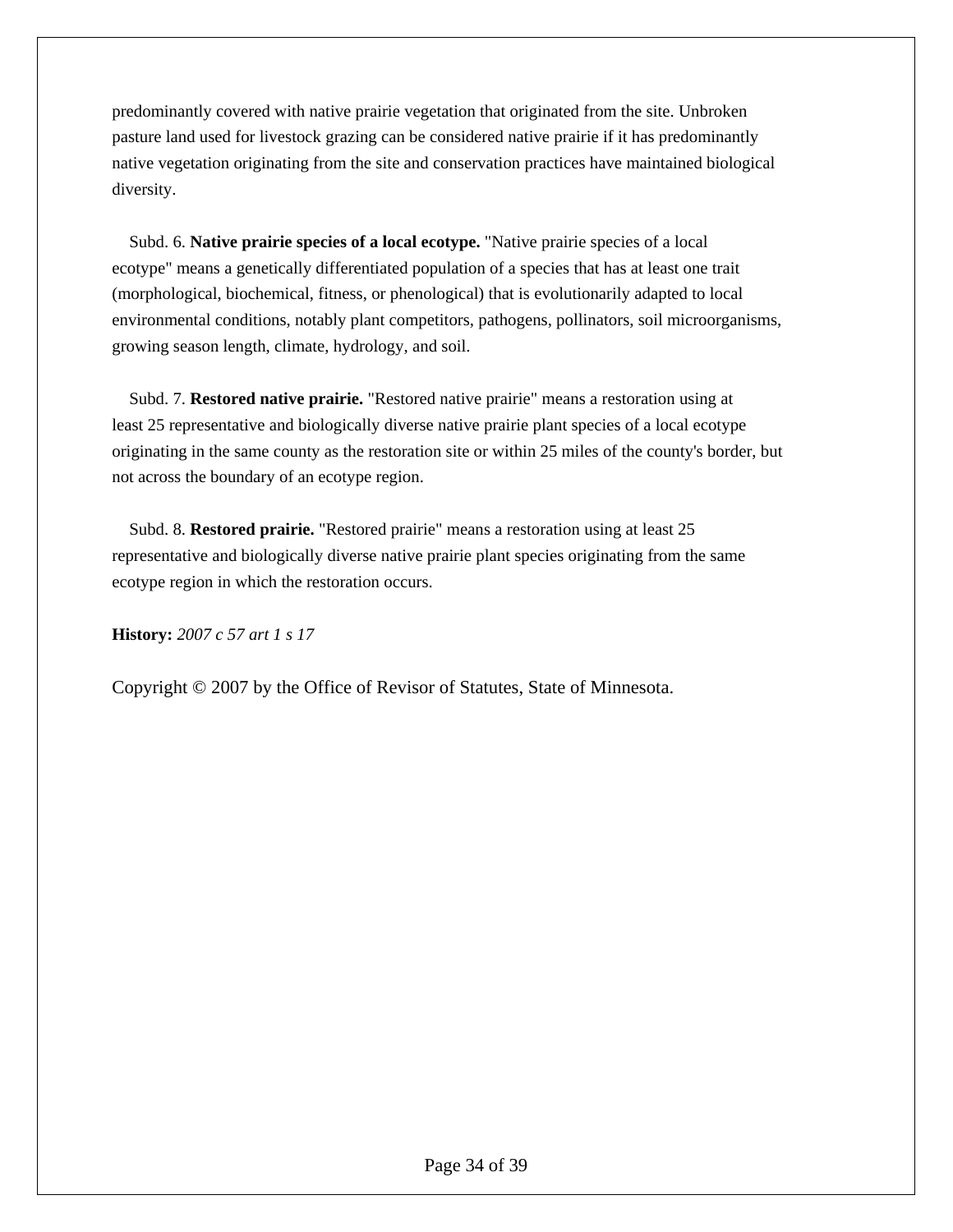

Page 35 of 39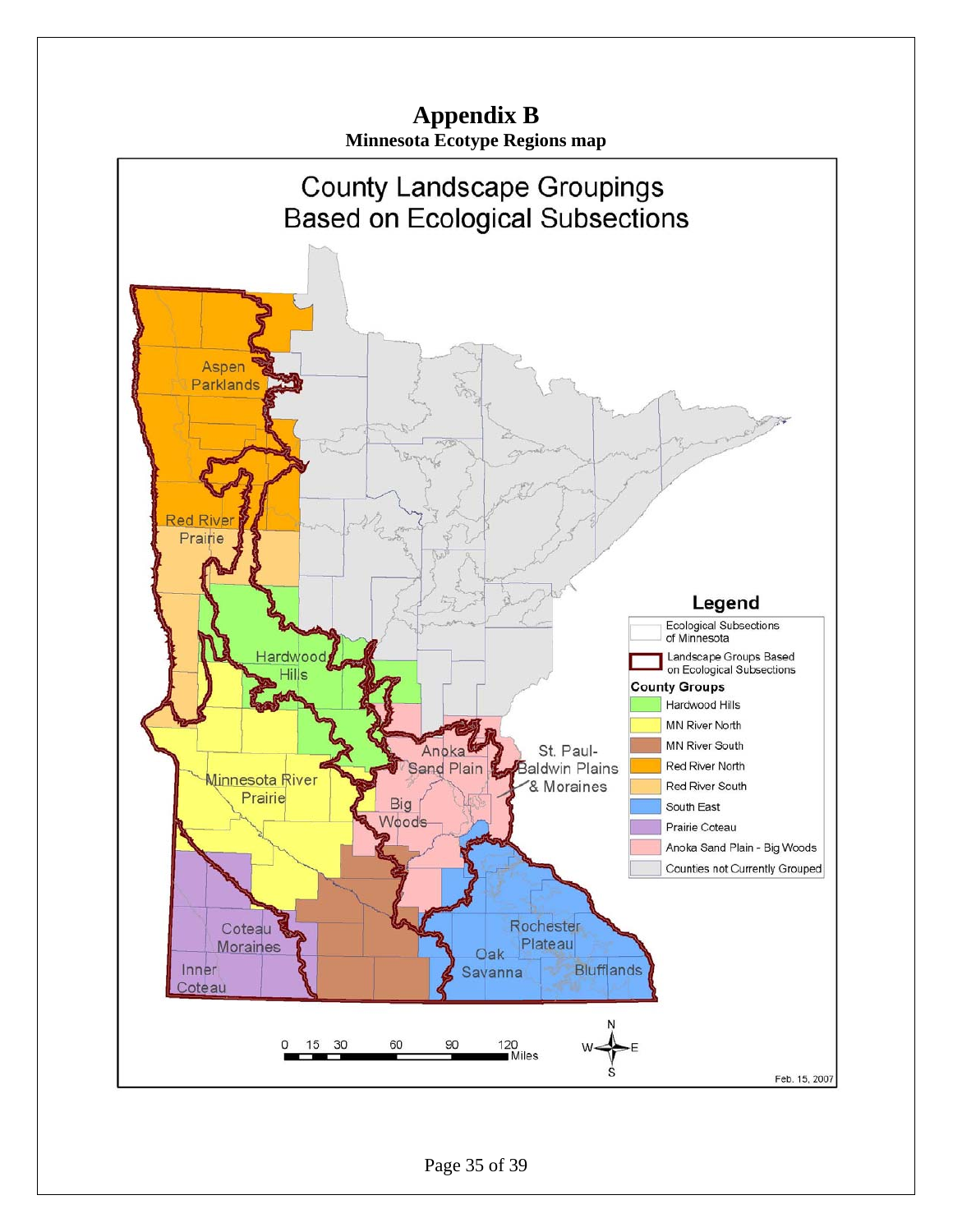## **Appendix C 2007 legislative appropriation language**

### Appropriation Language: Chapter 57, Article 1, Sec.4, Subd.8

\$125,000 the first year is to support a technical advisory committee and for land management units that manage grasslands in order to develop plans to optimize native prairie seed harvest and replanting on state-owned lands. The work must use best management practices with an outcome of ensuring the survival of the native prairie remaining in Minnesota and to estimate the value of the seeds. Maximizing seed harvest may include allowing seed producers to keep a portion of the seed as compensation for supplying equipment and labor.

The Department of Natural Resources in cooperation with the Department of Agriculture and the Board of Water and Soil Resources shall establish the technical advisory committee which has the expertise to develop

**(1) criteria to identify** public and private marginal lands which could be used to produce native prairie seeds of a local eco-type or restore native prairies that could be used to produce Clean Energy,

**(2) guidelines for production** that ensure high carbon sequestration, protection of wildlife and waters, and minimization of inputs and that do not compromise the survival of the native prairie remaining in Minnesota, and

**(3) recommendations for incentives** that will result in the production of native prairie seeds of a local eco-type or restore native prairies.

In addition to agency members, the advisory committee shall have one member from each of two statewide farm organizations, one member from a statewide sustainable farmer organization, one member each from three statewide rural economic development organizations, one member each from three statewide environmental organizations, and one member each from three statewide wildlife or conservation organizations. No person registered as a lobbyist under Minnesota Statutes, section 10A.03, may serve on the technical advisory committee.

The technical committee shall work with the NextGen Energy Board to develop a Clean Energy program.

A report on outcomes from the technical committee is due December 15, 2007, to the legislative finance chairs on environment and natural resources.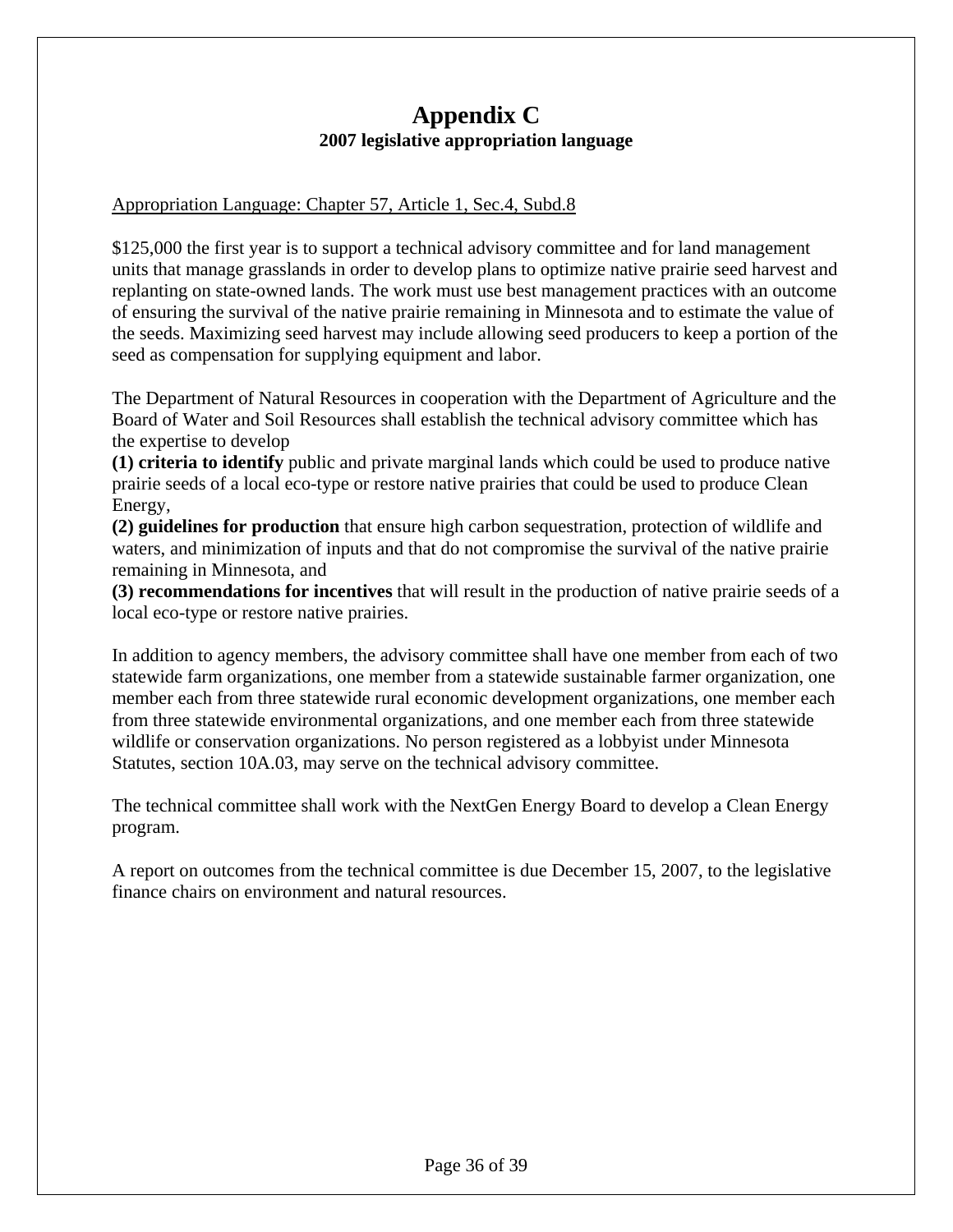### Appendix D **USDA Natural Resource Conservation Service - comments on seed varieties**

FIVE MYTHS CONCERNING NATIVE GRASS VARIETIES – June 2007 Dwight Tober, Plant Materials Specialist Bismark Plant Material Center USDA Natural Resources Conservation Service

What seed source is better for native grass seedings; local populations, or varieties, or something in-between? One answer that I believe most people would agree with is that it depends on the objective(s) of the planting. Multiple objectives may cloud the issue, but providing clear and definitive objectives generally will lead you to the best answer. For example, germplasm preservation may be a primary objective for planting seed from remnant local populations; and wildlife cover may be a primary objective for planting a variety proven to provide good biomass and a minimum amount of lodging over winter. Varieties or Natural Germplasms are sometimes not used because of misinformation associated with the development and release of native plant materials. Natural Germplasm is plant materials that has not been manipulated or significantly altered from the original collection. Some of this misinformation is presented in the following five myths regarding native grass releases.

**1. Varieties of native grass are too aggressive and do not perform well in mixtures.** 

Certain species are aggressive on specific sites and can become dominant. For example, Rodan western wheatgrass, planted as part of a mixture, may dominate a clayey site after several years. However, it is the strong adaptation of the species to that site that may be undesirable and not the performance of the variety Rodan. Switchgrass, especially the lowland types, can become overly competitive on some wet sites. This is generally more of a species/site issue rather than a seed source issue. Seeding a balanced mixture of species suited to the site is a good start. Species dynamics over time is highly correlated to environmental conditions and management schemes. **2. Varieties of native grass will not produce seed because they are too competitive and will** 

#### **remain vegetative.**

This misunderstanding probably got started years ago when more southern (Nebraska, Kansas) varieties of warm-season grasses were being used in the Dakota's and Minnesota because of the unavailability of more northern sources. These southern sources were late maturing, and often remained vegetative and did not produce seed, especially during dry conditions. Northern source varieties and Natural Germplasms are now available. These northern sources are early maturing and produce excellent seed crops.

#### **3. Varieties of native grass are Genetically Modified Organisms (GMOs).**

I am not aware of any native grass varieties that are GMOs. Although the extent of selection varies, all of the native grass releases being produced at the Bismarck PMC originate from natural populations. New releases are more genetically diverse than previously and are no longer called varieties. Native grasses are now generally being released as Natural Germplasms. Itasca Natural Germplasm little bluestem is a regional collection with 72 different sources (site collections) of parent material comprising its genetic background. Bad River Ecotype blue grama originates from native seed harvest and has had no intentional selection or purposeful genetic manipulation.

**4. Varieties of native grass do not perform as well as sources from local populations and will not persist.**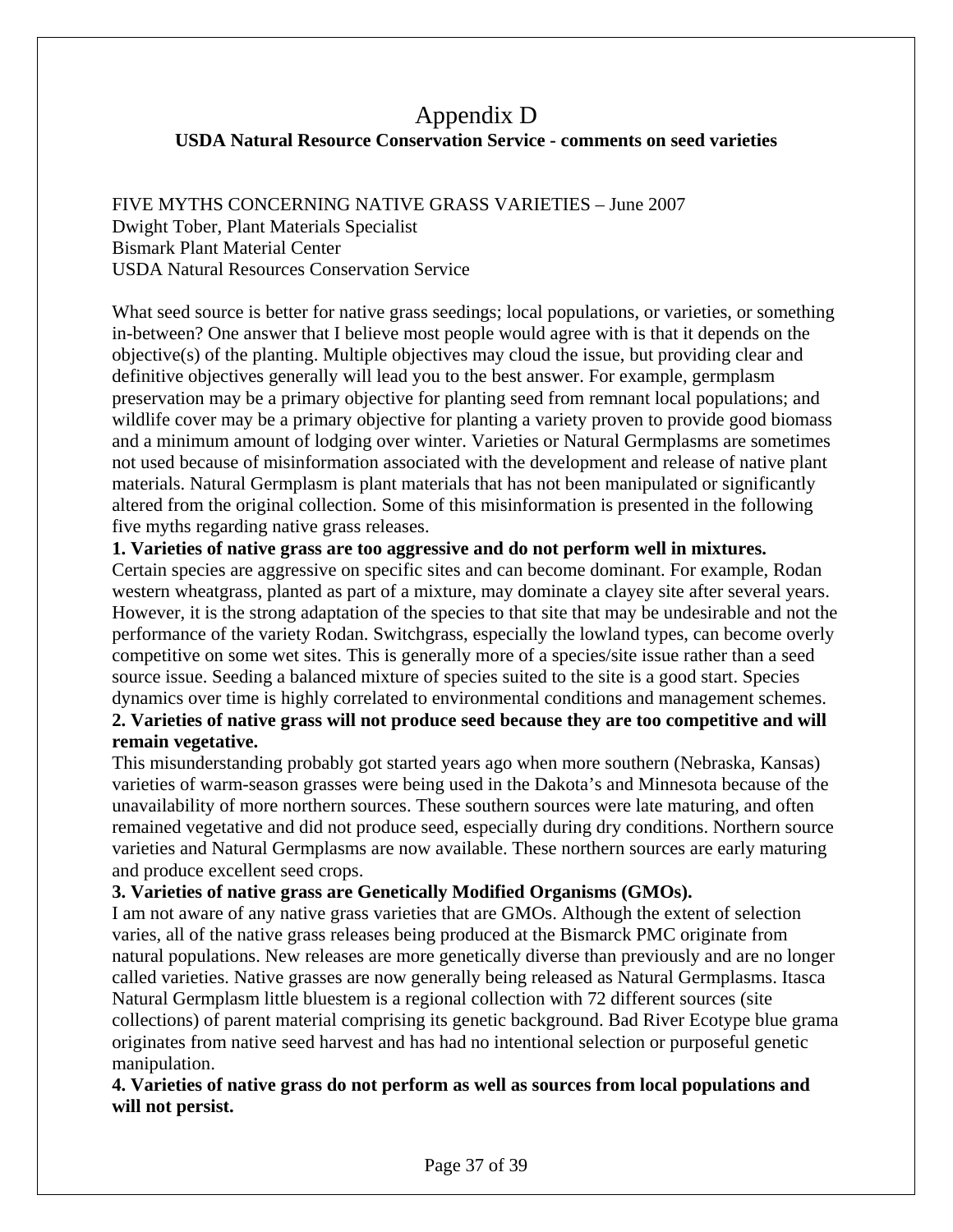Proven varieties generally perform better than local populations in terms of ease of establishment, seedling vigor, disease resistance, biomass yield, seed production, and reduced lodging because of initial selection and extensive field testing. These are all very important plant traits which benefit wildlife habitat and conservation cover. Varieties must be field-tested and have their performance documented prior to formal release. Persistence or life span of adapted varieties is no less than sources from local populations.

### **5. Genetic diversity of the species is decreased when using native grass varieties or Natural Germplasms.**

A single variety or Natural Germplasm release will not completely represent the genetic diversity present in the species, but a small population of plants that trace to a single site or a limited number of sites (local populations) may have an extremely narrow gene base and high genetic vulnerability. It is also true that some varieties were developed primarily for forage benefits and may have been selected for a relatively narrow range of traits. However, current procedures used by most PMCs for release of native grasses or other species guard against low genetic diversity. Plants used in a new release are collected over a fairly wide range of environments. New regional releases from the Bismarck PMC contain more genetic diversity than would sources from a limited number of isolated local populations. Release categories for Natural Germplasms that are eligible for seed certification include "source identified", "selected", and "tested". The "selected" category refers to limited phenotypic selection and does not encompass intensive recurrent selection. In nature, plant selection is an ongoing ecological process and whenever seed is harvested from any source, plant selection is occurring. Finally, developed seed sources will occupy only a very small proportion of the total plant population that exists for the species. As such, any outcrossing with plants of the same species that are indigenous to a local area would have low impact on genetic diversity of that species in most instances. Local populations where inbreeding depression is a concern would benefit from outcrossing of these genetically diverse Natural Germplasms.

Dwight Tober, Plant Materials Specialist USDA-NRCS P.O. Box 1458 Bismarck, ND 58502; tel. 701(530) 2075 e-mail dwight.tober@nd.usda.gov